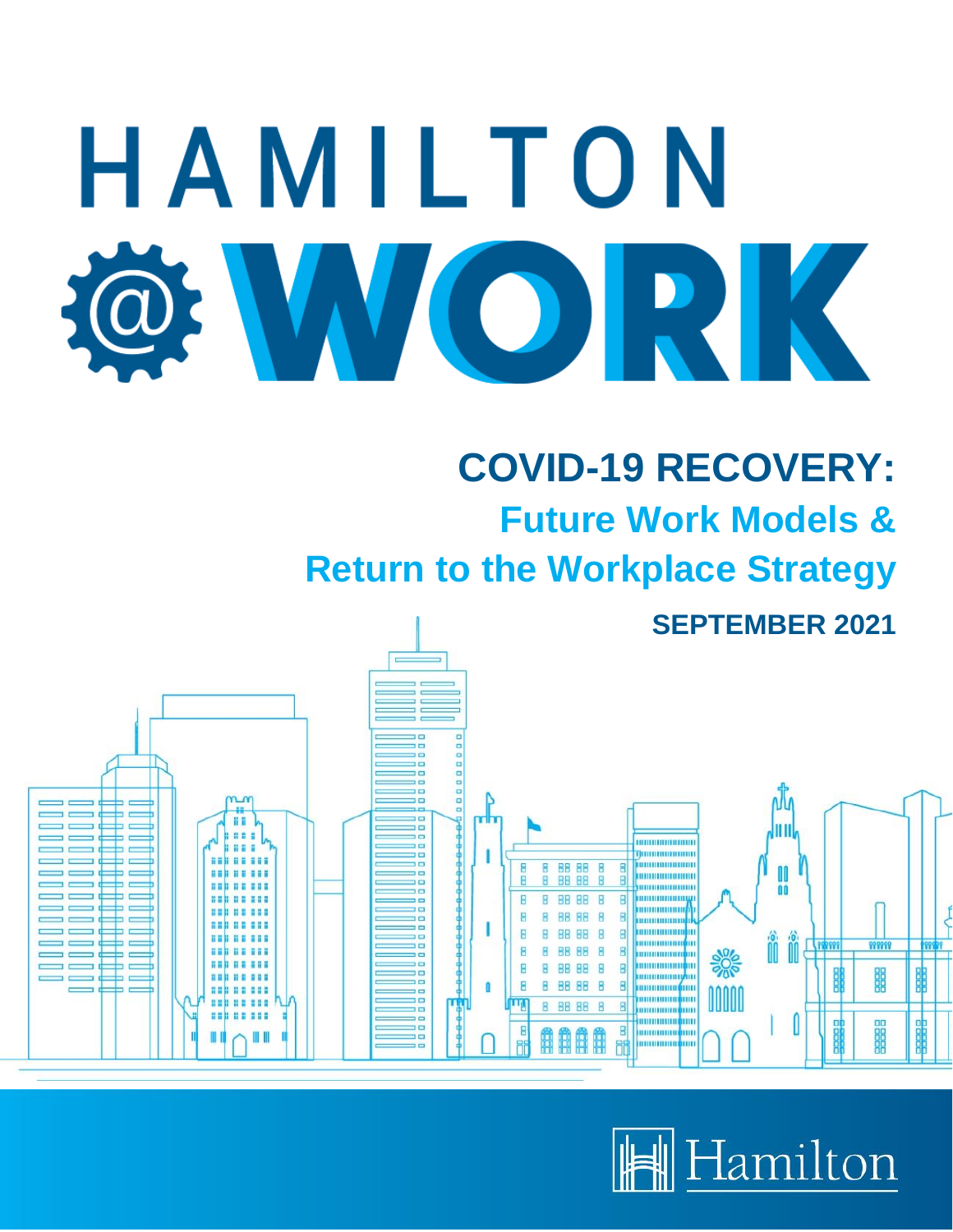## **TABLE OF CONTENTS**



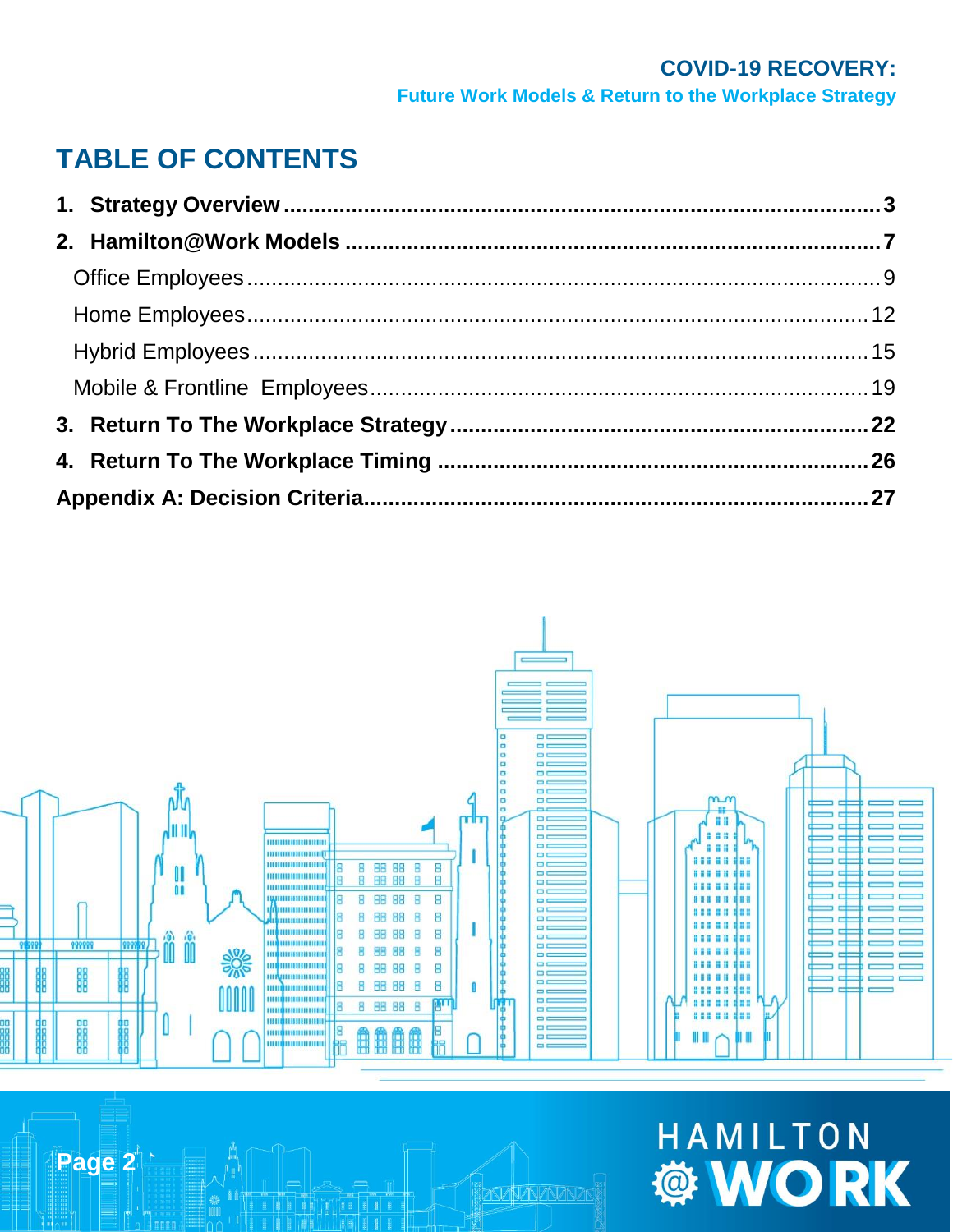## <span id="page-2-0"></span>**1. STRATEGY OVERVIEW**

**Page 3**

In March 2020, in response to the developing COVID-19 pandemic situation, the City of Hamilton closed municipal facilities and sent many of its employees to work from home where possible. Since that time, approximately 20 per cent of the City's workforce has continued working from home, with essential and public-facing municipal service staff returning to the workplace as services reopened to the public.

Although the City was previously supporting technology and infrastructure for a smaller group of staff to work remotely before the pandemic, we were able to quickly scale up and ensure all 1,800 employees who needed it, had the appropriate equipment and technology to connect and work from home successfully. Fortunately, the City had been piloting more flexible work arrangements and considering future workplace strategies since long before COVID-19. As one of Hamilton-Niagara's Top Regional Employers for 2021, the City of Hamilton understands the importance of keeping up with employment trends to attract and retain the best and brightest candidates so we are able to deliver superior public service to the residents of Hamilton.

As we look ahead toward our recovery from the COVID-19 pandemic, the City is planning to bring these more flexible work arrangements into practice across our organization.

Hamilton@Work is the City's plan for how and where our employees will work going forward. It is a tailored approach for the City of Hamilton that is aligned with our commitment to be an inclusive, empowering and equitable employer.

Hamilton@Work considers new ways of working, a changed work culture, how and where our employees are most productive, ongoing health and safety factors, evolved business needs, and the environmental advantages available to us by encouraging our workforce to carry on in the new and different ways we have been working through the pandemic.

Continuing to creatively provide services to our residents throughout the pandemic has demonstrated that our staff are able to be productive and effective while working in different environments – Hamilton@Work was created to recognize and advance this progress.

Providing more flexible work options is certainly a trend among top employers in Ontario and beyond, and the Hamilton@Work strategy not only helps to make the City of Hamilton an employer of choice, it also contributes to our commitment to service excellence for our residents.

Hamilton@Work provides a summary and links to detailed policies and procedures related to how municipal staff will work going forward. It also provides information about plans for returning City staff

# HAMILTON **® WORK**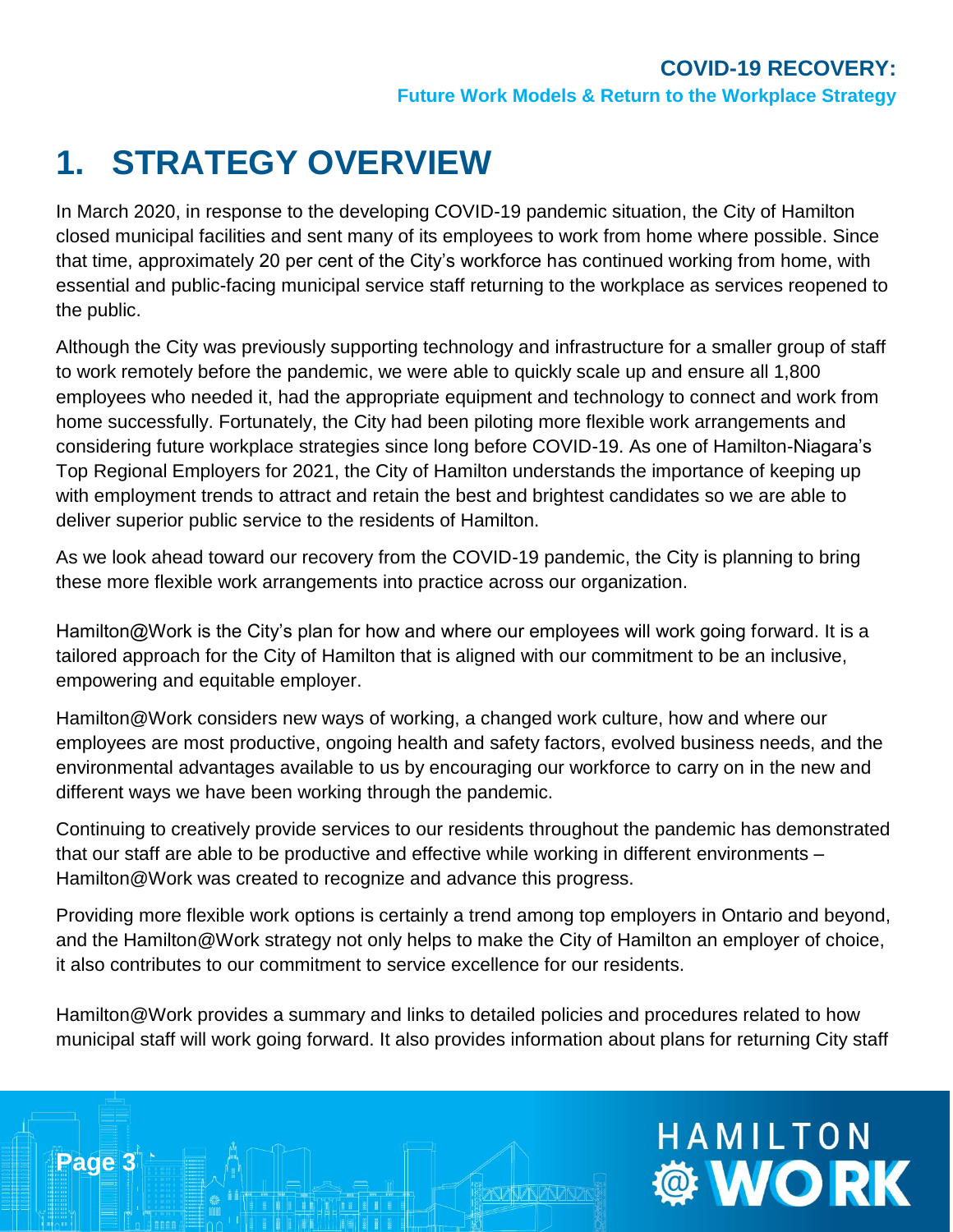HAMILTON

**WORK** 

to municipal workplaces and setting up staff for success in long term work from home and hybrid work models.

Throughout the pandemic, the health and safety of City employees and residents visiting municipal facilities has remained a top priority for the City of Hamilton. As we begin to bring more people back into our facilities, our policies and procedures around cleaning, physical distancing, hand hygiene, health screening, personal protective equipment and communication are essential as we remain focused on ensuring we limit the spread of COVID-19 in our workspaces. These health and safety guidelines, combined with the [Mandatory COVID-19 Vaccination Verification Policy](https://www.hamilton.ca/sites/default/files/media/browser/2021-08-26/final-mandatory-covid-19-vaccination-verification-policy-08262021-approved-by-council.pdf) for all municipal employees, are important pieces of our COVID-19 recovery at the City of Hamilton.

Together, staff mobilization and adherence to public health guidelines has protected our friends, neighbours and loved ones. As we emerge from the pandemic stronger and more resilient than ever before, we will carry forward the lessons learned and use them to enhance employee flexibility in ways we had not previously considered.

As we continue in our COVID-19 recovery efforts, the City will take advice from the Province of Ontario as it relates to the pandemic and any guidance or restrictions for workplaces. Additionally, the City will monitor ongoing discussions and trends related to workplaces and employment in Ontario and beyond.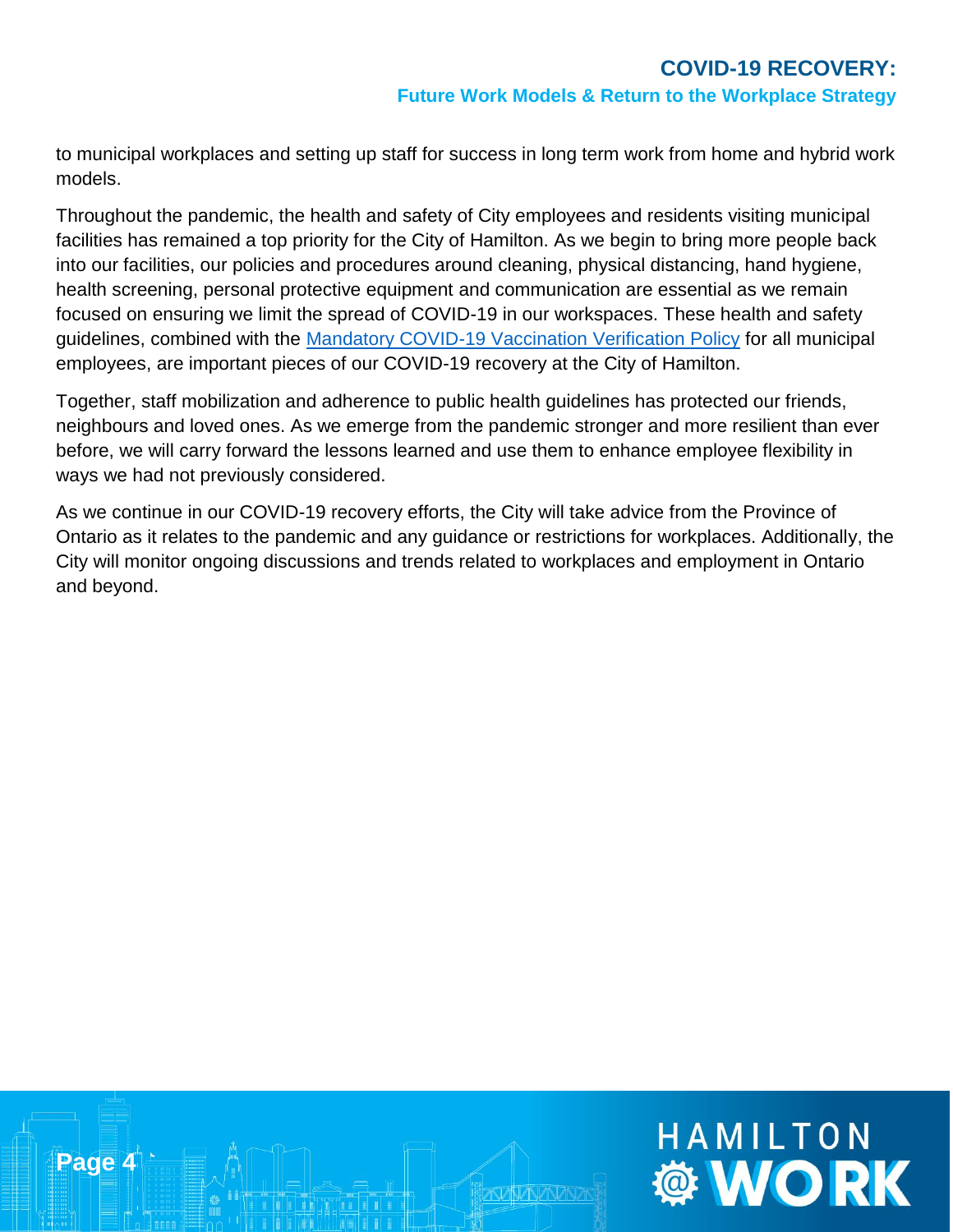## **OUR GUIDING PRINCIPLES**

The City has developed a series of Guiding Principles that have supported the development of Hamilton@Work and the efforts to imagine our future workplace. These principles are rooted in the City's vision, mission, strategic priorities and cultural values.

#### **CULTURE**

A positive workplace culture improves teamwork, raises the morale, increases productivity and efficiency, and enhances attraction and retention of the workforce. Therefore, we will continue to embrace, leverage and grow our shared culture values of collective ownership, steadfast integrity, sensational service, courageous change and engaged empowered employees as individuals and an organization to shape how we get work done, where we get work done, and how we think about our work in order to produce high quality results.



#### **CLEAN & GREEN**

**Page 5**

The City of Hamilton aims to be an environmentally sustainable workplace where we take a leadership role and operate in a sustainable manner. Therefore, we are environmentally conscious and make decisions on how we operate that are focused on reducing waste and our carbon footprint. We leverage technology in order to automate and modernize work processes and practices that advance the programs and services delivered to our communities.

#### **BUSINESS CONTINUITY / OPERATIONAL SERVICE EXCELLENCE**

We strive to continue to provide services to citizens at the highest level. It is essential to assess any work model relative to the ability to maintain business continuity and service excellence. A successful assessment will consider new technologies and processes that support an efficient and modern mobile and/or remote workforce while maintaining the same or higher levels of service.

# HAMILTON **OF WORK**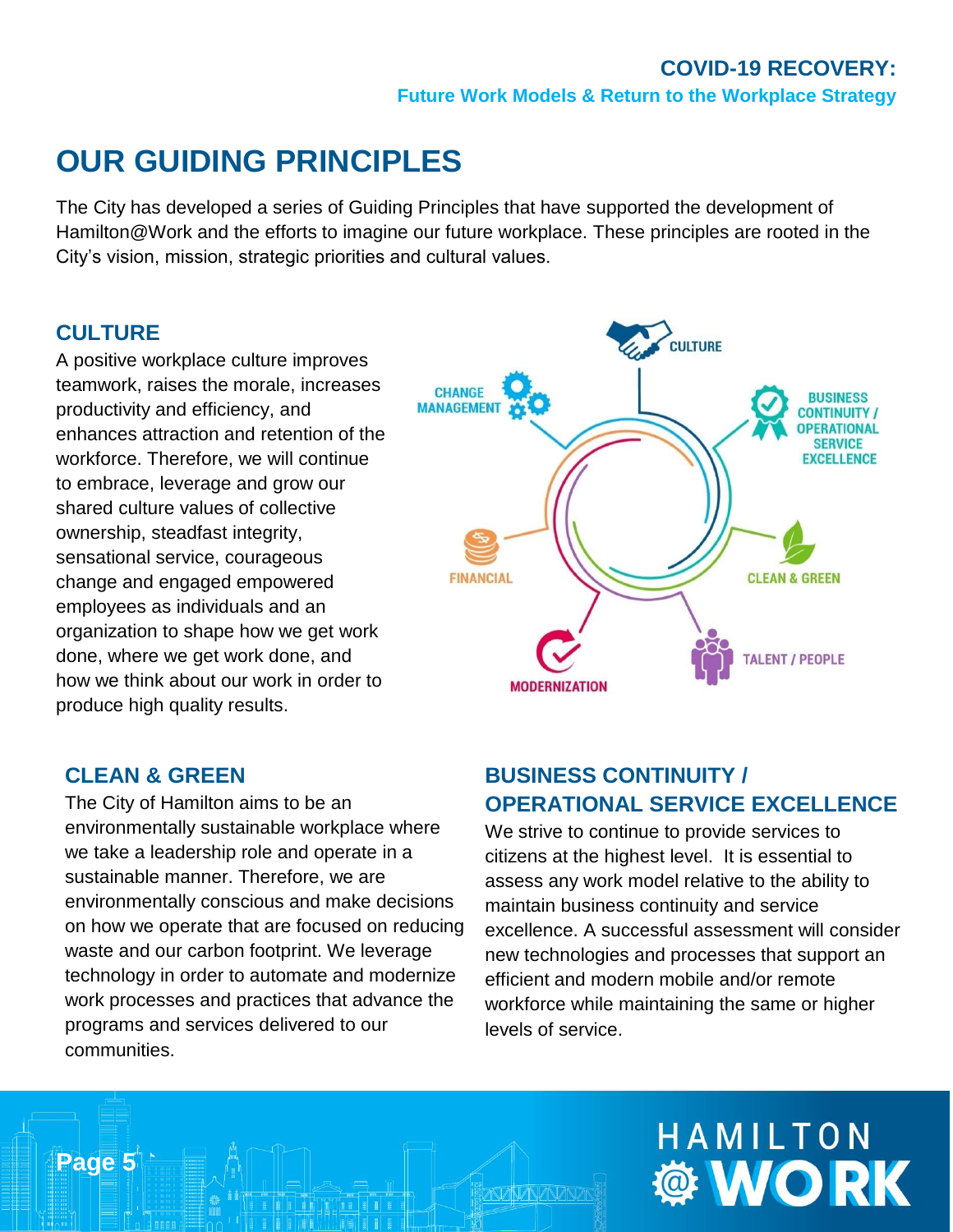#### **TALENT / PEOPLE**

Our People are key to the City's success. The modern workplace has evolved and changed. In a competitive job market, providing a flexible workplace models will set the City apart and support attraction and retention of talented, dedicated employees looking for work-life balance and flexibility. Within the global category of Our People, we must consider the health, safety and psychological well-being of staff working on or off-site. Leaders must be clear in their expectations on conduct, service levels, performance and deliverables regardless of physical work location.

#### **MODERNIZATION**

We are a dynamic, improvement-focused organization that has continuously adapted and evolved. As we transition to our new work environment, we must continue to embrace this growth-focused approach and address and review processes, technology, asset management, service delivery, facilities allocation and existing framework from a modernization perspective, and plan for the future of our work.

#### **FINANCIAL**

**Page 6**

We ensure corporate strategies are in place to support the cost-efficient and financiallyeffective delivery of City services. Decision making and workplace governance is based on how best we can continue to meet the needs of our community. Therefore, implementing changes to shift our workplace model will be planned, thoughtful and gradual. Change will be funded by existing budgets or, where it makes sense, we will request increases to allotted budgets and will slowly work towards fully implementing our desired workplace model over time.

#### **CHANGE MANAGEMENT**

We implement new working models to help sustain our future workplace, while ensuring a healthy, safe and productive workforce. We will provide necessary flexibility to accommodate differences and recognize that work is evolutionary and dynamic. We are committed to helping staff transition through these significant changes and challenges while planning for the future of our work and workplace. To ensure our success we will have frequent, open and transparent communications with staff and ensure meaningful feedback mechanisms are put in place so that we can adapt and enhance our work practices along the way.

# HAMILTON **Ö WORK**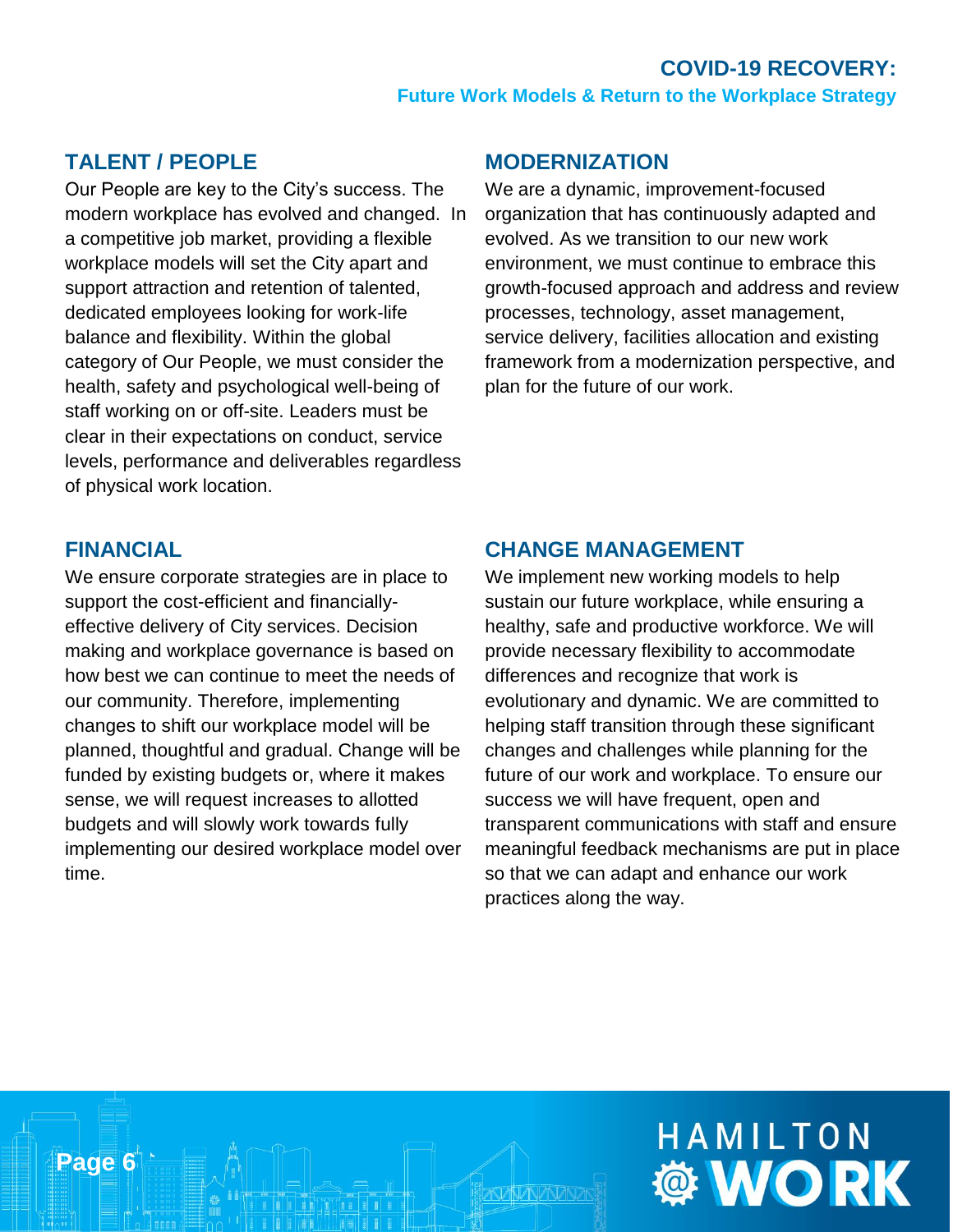## <span id="page-6-0"></span>**2. HAMILTON@WORK MODELS**

The City of Hamilton's future workforce is comprised of four main work models. Each employee will fall into one of the following four work models:

| <b>OFFICE</b><br><b>EMPLOYEES</b>                                                     | <b>HOME</b><br><b>EMPLOYEES</b>                                     | <b>HYBRID</b><br><b>EMPLOYEES</b>                                                                          | <b>MOBILE &amp;</b><br><b>FRONTLINE</b><br><b>EMPLOYEES</b>                                             |
|---------------------------------------------------------------------------------------|---------------------------------------------------------------------|------------------------------------------------------------------------------------------------------------|---------------------------------------------------------------------------------------------------------|
| Employees who<br>work from a<br>municipal office or<br>workplace 100% of<br>the time. | Employees who<br>work from their<br>home space 100%<br>of the time. | Employees who split<br>their work hours<br>between a City office<br>building and their<br>home work space. | Employees who<br>work from a City<br>vehicle or other<br>mobile location<br>some or all of the<br>time. |

To help determine which work model an employee or group of employees fall into, leaders will use the established **Decision Criteria** (Appendix A of Hamilton@Work). Leaders will use this consistent approach in assessing each position that reports to them to determine the work model that the position will be most productive in. Additionally, leaders will also consider if they have the infrastructure and equipment to support employees working in the selected work model.

All employees in the same position / job / role or job function will be in the same work model, save for exceptions.

Decisions around which work model an employee or group of employees will fall into should not be based on the personal preferences or perceptions of individual leaders or employees, and they should not be focused solely on enhancing operational budgets or acquiring additional assets.

In the coming months, leaders are encouraged to conduct regular check-ins with their employees and with other stakeholders to ensure the most effective work model was selected. Leaders should consider:

• If there have been any changes to operational or service delivery needs or priorities

**Page 7**

- If there have been any changes to the core job responsibilities or expectations of the role
- If there have been any changes in technology or equipment required to perform the job

# HAMILTON **WORK**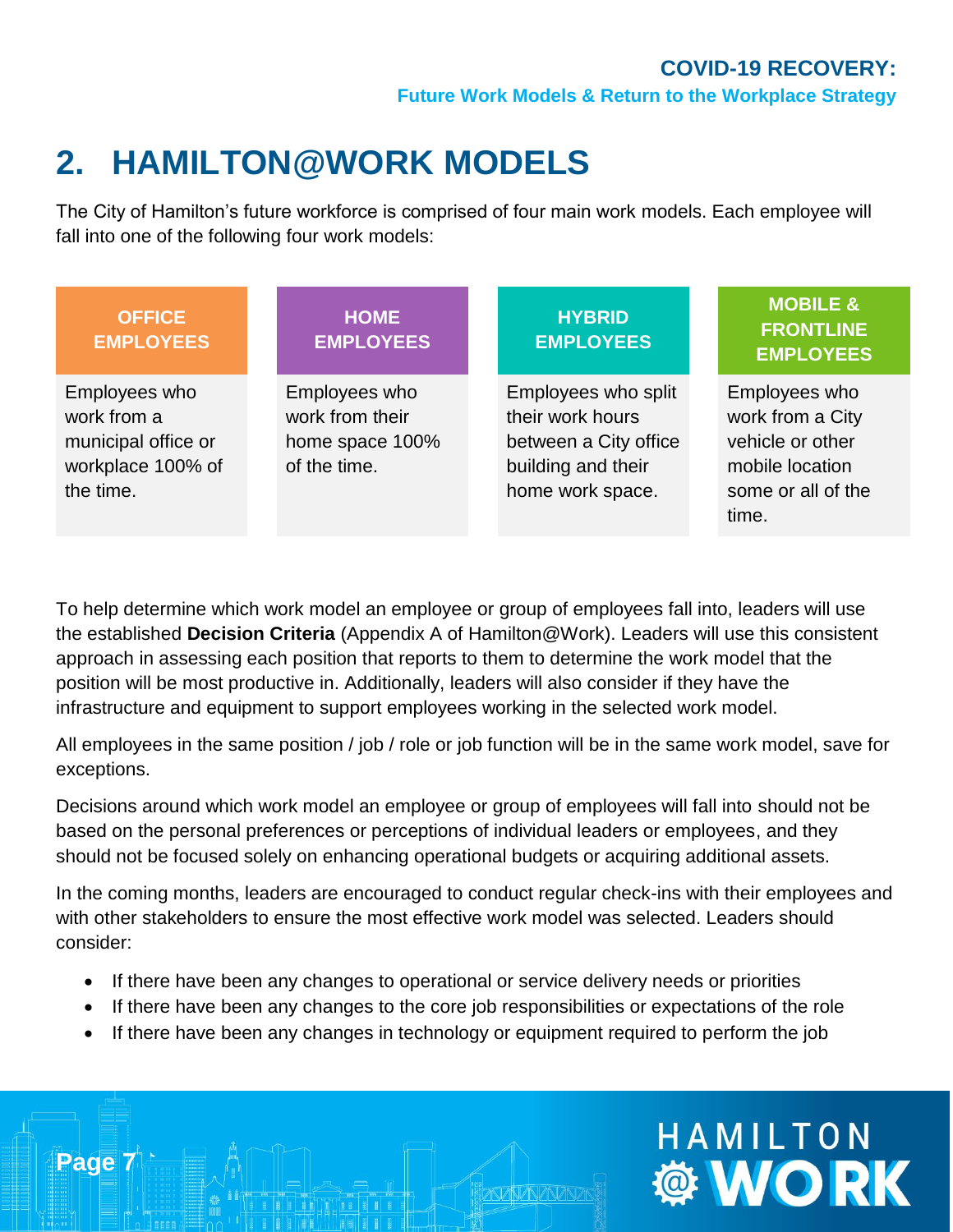The **Decision Criteria** (Appendix A) guides leaders in asking questions about the work employees in the same position / job / role or job function are required to complete. However, at a high level, work model decisions will be made based on:

#### **CORE JOB RESPONSIBILITIES**

• Does the work location impact the employee's ability to perform the core roles and responsibilities of their position / job / role or job function?

#### **OPERATIONAL NEEDS AND PRIORITIES**

• Can the organization's operational needs and priorities be maintained where an employee is located on a day-to-day basis?

#### **PROGRAM AND SERVICE DELIVERY CONTINUITY**

• Is there an impact to municipal program and service delivery if employees are located off site?

**Page 8**

#### **BUDGET, TECHNOLOGY & EQUIPMENT CONSIDERATIONS**

- Can the City provide the technology and equipment necessary to support the various work models within existing budgets?
- Are additional tools, resources or assets required to support the chosen work model?

#### **PHYSICAL DISTANCING & HOT SPOTS**

- Are employees working in the space able to maintain appropriate physical distancing from their colleagues?
- Are there any hot spots in the office space that would make physical distancing challenging?

#### **ADHERENCE TO THE CITY'S POLICIES & PROCEDURES**

Can the employee adhere to all of the City's approved policies and procedures in their work location?

#### **INDUSTRY LAWS OR REGULATIONS**

Are there any industry laws or regulations that require employees to work in a specific location?

#### **HEALTH, WELL-BEING AND PRODUCTIVITY**

• How is the health, wellbeing and productivity of employees impacted by their work location?

# HAMILTON **© WORK**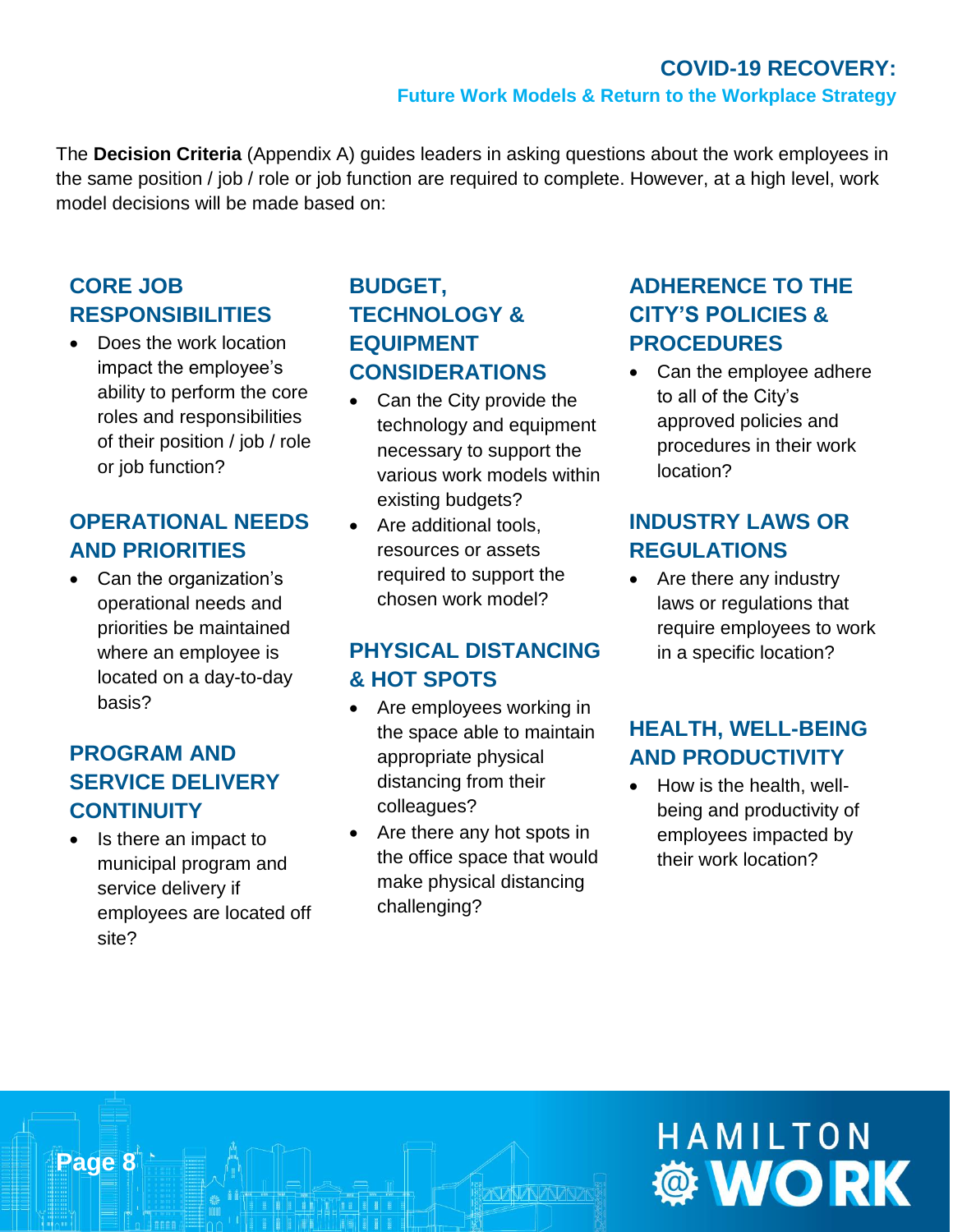**Future Work Models & Return to the Workplace Strategy**



## <span id="page-8-0"></span>**OFFICE EMPLOYEES**

*Employees who work from a municipal office or workplace 100% of their time.*

**OFFICE EMPLOYEES** are in positions where the functions and duties of their job can only be performed at a City location.

While some **OFFICE EMPLOYEES** have already returned to a City workplace to support the delivery of public-facing municipal services, some **OFFICE EMPLOYEES** will soon be returning to a City-owned workplace for the first time since March 2020.

As these employees begin to return to municipal workspaces, health and safety considerations are at the forefront. To ensure staff remain protected and potential exposure to COVID-19 is limited, the City has implemented enhanced health and safety controls, combined with detailed policies and procedures, specific to various municipal work environments.

The following pages review the most relevant pandemic-related policies and procedures for **OFFICE EMPLOYEES** and provide a number of key resources as we prepare to return to the office.

Additionally, a high-level summary of the health and safety guidelines for **OFFICE EMPLOYEES** is provided, and outlines the most important aspects related to cleaning, physical distancing, hand hygiene, health screening, personal protective equipment and communication.

For detailed plans on the strategy and schedule for bringing **OFFICE EMPLOYEES** back into municipal workplaces, read through to Section 3 of Hamilton@Work.

**Page 9**

#### **Examples of OFFICE EMPLOYEES\***

- Counter service staff
- On-site program delivery employees
- Those delivering face-toface customer service
- Jobs that require specialized equipment

*\*Final decision based on operational requirements and leader evaluation.*

## **As OFFICE EMPLOYEES begin to return to municipal workspaces, health and safety considerations are at the forefront.**

# HAMILTON **Ö WORK**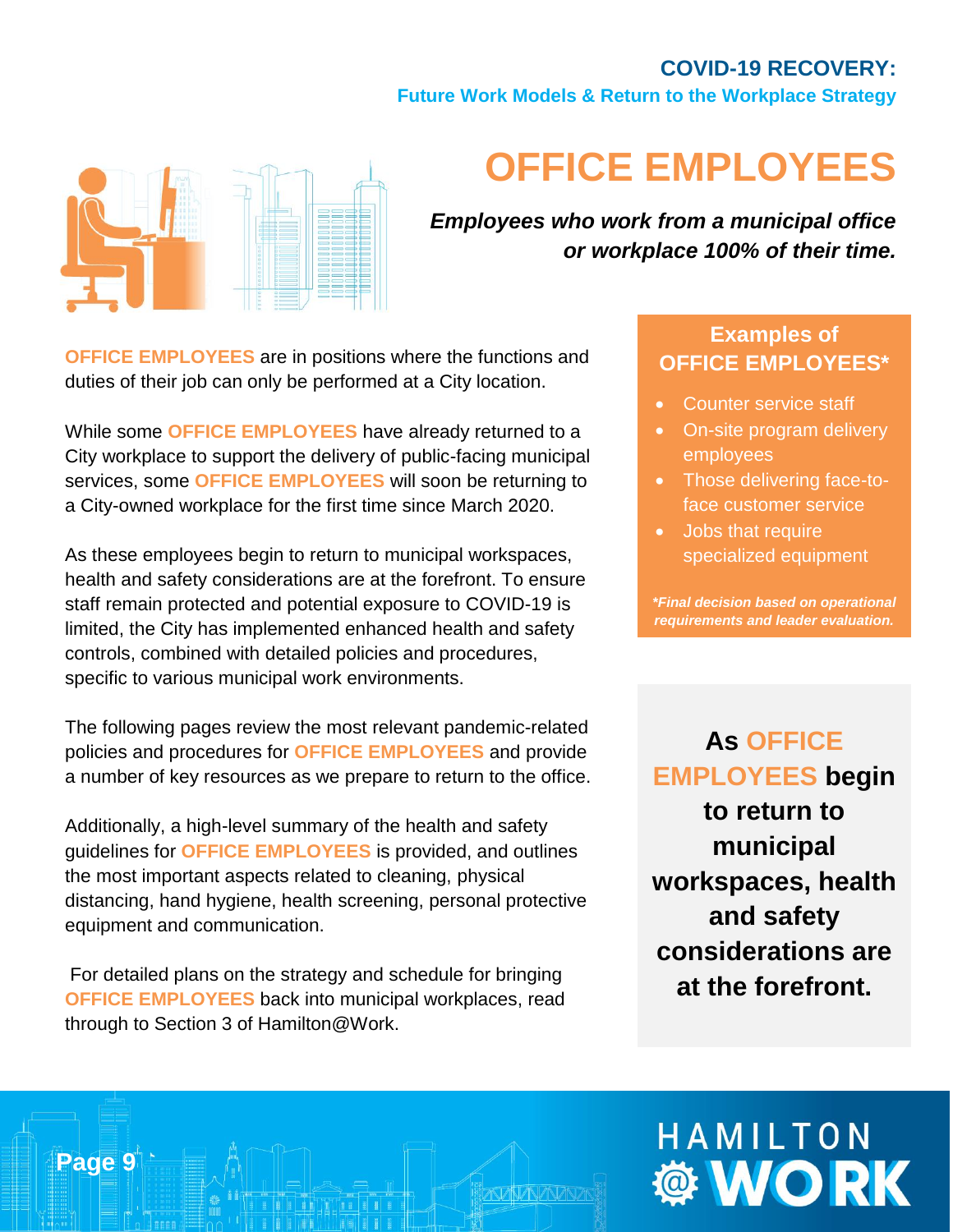## **POLICIES & PROCEDURES FOR OFFICE EMPLOYEES**

#### **Vaccinations**

• [Mandatory COVID-19 Vaccination Verification](http://bcos/IntelexLogin/Intelex/DocLink?id=EGiOV8u3s-vrKH7EgCARjZI8Rj0V7tyUI9O_n6REZxE52ay0x3iRHba-5MWYyjuk0)  **[Policy](http://bcos/IntelexLogin/Intelex/DocLink?id=EGiOV8u3s-vrKH7EgCARjZI8Rj0V7tyUI9O_n6REZxE52ay0x3iRHba-5MWYyjuk0)** 

#### **Masks & Personal Protective Equipment**

- [Guidance for Use of Personal Protective](http://bcos/IntelexLogin/Intelex/DocLink?id=txyjA6GAyDS65UOHyqCYTRkfzGhLzP1QssHse-lotl_b72KgbjqHhjUQrJG_gfgO0)  **[Equipment](http://bcos/IntelexLogin/Intelex/DocLink?id=txyjA6GAyDS65UOHyqCYTRkfzGhLzP1QssHse-lotl_b72KgbjqHhjUQrJG_gfgO0)**
- [Selection and Use of Medical and Non-Medical](http://bcos/IntelexLogin/Intelex/DocLink?id=g-dk3ALg7Gmaq6SVfVQF2N_op8mx2TubTm4LJT7qpLQuuY1b_Id9ihXVXL18B0ec0)  [Masks in Non-Medical Settings](http://bcos/IntelexLogin/Intelex/DocLink?id=g-dk3ALg7Gmaq6SVfVQF2N_op8mx2TubTm4LJT7qpLQuuY1b_Id9ihXVXL18B0ec0)
- [When and How to Wear a Medical or Non-](http://bcos/IntelexLogin/Intelex/DocLink?id=QoyYbZOJtTUmyxgwlAK166_j8bUUZcGUu0O8Tn2EX89-QYyOL_JWG1ZKndZ-LA5C0)Medical Mask - [Recommendations for the](http://bcos/IntelexLogin/Intelex/DocLink?id=QoyYbZOJtTUmyxgwlAK166_j8bUUZcGUu0O8Tn2EX89-QYyOL_JWG1ZKndZ-LA5C0)  [General Workforce](http://bcos/IntelexLogin/Intelex/DocLink?id=QoyYbZOJtTUmyxgwlAK166_j8bUUZcGUu0O8Tn2EX89-QYyOL_JWG1ZKndZ-LA5C0)

#### **Information Technology**

- [Return of Office Equipment and IT Hardware](http://bcos/IntelexLogin/Intelex/DocLink?id=rEBTF5MV_4DVzQRfR-1uTVgFQYOwWxIWDJFlA4S2pnkdi_epnfwB0p9guZTFzmkQ0)  **[Procedure](http://bcos/IntelexLogin/Intelex/DocLink?id=rEBTF5MV_4DVzQRfR-1uTVgFQYOwWxIWDJFlA4S2pnkdi_epnfwB0p9guZTFzmkQ0)**
- [Corporate Office Equipment and IT Hardware](http://bcos/IntelexLogin/Intelex/DocLink?id=81i_F2VfeIW8fUtMnphAP_SCBFvUIZmAMjBVx6VbNzdJ_04jNYHyJ4uOFP9B7jkE0)  [Return form](http://bcos/IntelexLogin/Intelex/DocLink?id=81i_F2VfeIW8fUtMnphAP_SCBFvUIZmAMjBVx6VbNzdJ_04jNYHyJ4uOFP9B7jkE0)

#### **Daily Health Screening**

- [City of Hamilton Employee Self-Screening](http://enet/DCOMM/whos_doing_what/CorporateCommunications/Covid-19/covidresources/employee-COVID19-health-self-screening-policy-May2020.pdf)  **[Policy](http://enet/DCOMM/whos_doing_what/CorporateCommunications/Covid-19/covidresources/employee-COVID19-health-self-screening-policy-May2020.pdf)**
- [Guidelines for Visitor & Client COVID-19](http://bcos/IntelexLogin/Intelex/DocLink?id=mz8v4Rc-AeA2hGvl05HE_Ktt66uovA_i7C3BwFSJLTo1J2EE-bQCkvyFaw5W1W8H0)  [Assessment for Non-Employees](http://bcos/IntelexLogin/Intelex/DocLink?id=mz8v4Rc-AeA2hGvl05HE_Ktt66uovA_i7C3BwFSJLTo1J2EE-bQCkvyFaw5W1W8H0)

#### **Cleaning, Supplies & Facilities**

- [Environmental Cleaning for Workspaces](http://bcos/IntelexLogin/Intelex/DocLink?id=W-uTAe-Opw3XKY3PgBjF0nn0ijsW_Rr4OUiptKFyjnaeKNfmCmjLUwWOmK6kfvci0)
- [Tools and Equipment Cleaning](http://bcos/IntelexLogin/Intelex/DocLink?id=sf3byg84o4Yvk8jIXONHBDr_mmvvZAjFxG-thG0ny63cB_m5DOvoRilo2NwBEkro0)
- [Supply Depot Ordering](http://bcos/IntelexLogin/Intelex/DocLink?id=G_XntqAD2EGHJ_OX9lAWHBh3VGsJ6dlWWs9biGUDIQWTWrC26DM3yZZCoqQ02g5o0)
- Elevator and Stairwell Occupancy Capacity [Protocol](http://bcos/IntelexLogin/Intelex/DocLink?id=U8kERIw2hrxwsikxUPXAE_ZXFRwxjuaF8nSqjAbWa2X-AFp0HBDxx5hMFGkd7McP0)

#### **Physical Distancing**

- [Using Flexible Arrangements in the](http://enet/DCOMM/whos_doing_what/CorporateCommunications/Covid-19/covidresources/flexible-arrangements-guideline-COVID-May2020.pdf)  [Workplace for Physical Distancing](http://enet/DCOMM/whos_doing_what/CorporateCommunications/Covid-19/covidresources/flexible-arrangements-guideline-COVID-May2020.pdf)
- **Facility Modification Request Process**

### **RESOURCES FOR OFFICE EMPLOYEES**

#### **Daily Health Screening**

- [COVID-19 self-assessment online screening](http://screening.hamilton.ca/)  [tool](http://screening.hamilton.ca/)
- [COVID-19 self-assessment paper screening tool](http://bcos/IntelexLogin/Intelex/DocLink?id=_D-Uw0xn82v4XjKthMFW8735FX9SQaWsulpSPVFjkJk78l20203pBkJr3yax9g1P0)  [\(PDF\)](http://bcos/IntelexLogin/Intelex/DocLink?id=_D-Uw0xn82v4XjKthMFW8735FX9SQaWsulpSPVFjkJk78l20203pBkJr3yax9g1P0)

#### **Mental Health & Wellness Resources**

- Health Safety & Wellness Team: [healthsafetyandwellness@hamilton.ca](mailto:healthsafetyandwellness@hamilton.ca)
- [Employee Wellness Resources](http://enet/DCOMM/whos_doing_what/CorporateCommunications/Covid-19/employee-wellness-resources.html)
- [Homewood Employee Toolkit](http://enet/DCOMM/whos_doing_what/CorporateCommunications/Covid-19/covidresources/COVID19-employee-toolkit.pdf)

**Page 10**

- [Managing Stress and Finding Work-Life Balance](http://enet/DCOMM/whos_doing_what/CorporateCommunications/Covid-19/covidresources/managing-stress-finding-work-life-balance-HHLIFELINES-%20Nov2019.pdf)
- ROSA [Rapid Office Strain Assessment Tool](http://enet/uploadfiles/ROSA%20Ergonomic%20.pdf)

#### **Information Technology Resources**

- [General IT Resources](http://enet/DCOMM/whos_doing_what/ITS/)
- IT Service Desk:
	- o [IT Service Desk Online](https://servicedesk.prod.hamilton.technology/HEAT/Default.aspx#1606510952123)
	- o Email [servicedesk@hamilton.ca](mailto:servicedesk@hamilton.ca)
	- o Call 905-546-4357 or ext. 4357(HELP)

#### **Facilities Resources**

- [General Facilities Resources](http://enet/DCOMM/whos_doing_what/Facilities/HomeNew/Facilities.htm)
- **[Facilities Service Centre](http://enet/DCOMM/whos_doing_what/Facilities/HomeNew/help_desk.htm)**
- [Directions for Cleaning Acrylic Shields](http://bcos/IntelexLogin/Intelex/DocLink?id=5jC3majnvCrkLwRW9LvMVk_L0DcYohooj7INXe87MRQbxb9pNwndHN23K49RST5Y0)

# HAMILTON *@ WORK*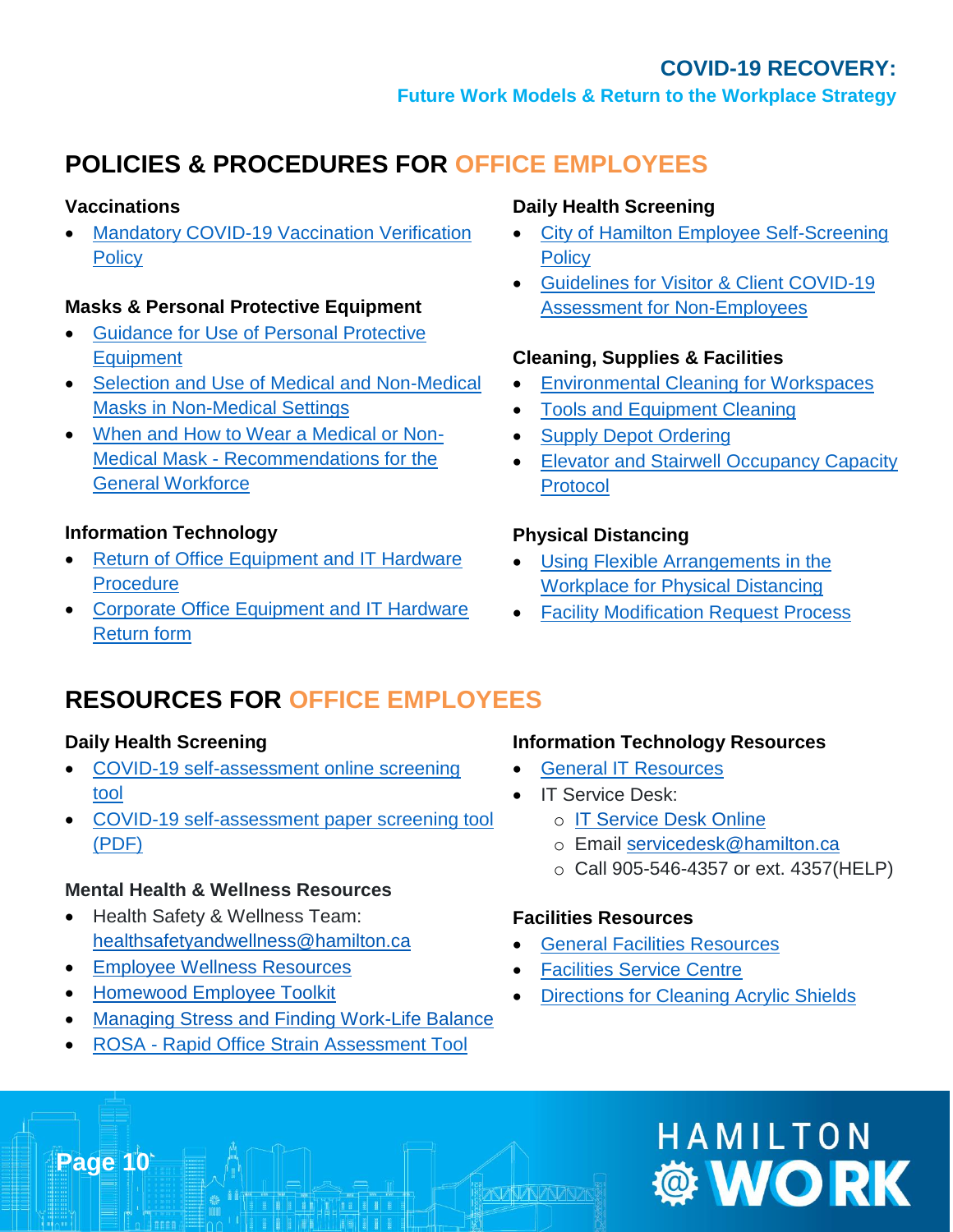**Future Work Models & Return to the Workplace Strategy**

## **HEALTH & SAFETY GUIDELINES FOR OFFICE EMPLOYEES**



## **CLEANING**

 $\boxtimes$  Regularly clean and disinfect your own desk, chair, keyboard, mouse, phone and other equipment with the products provided.

- $\boxtimes$  Ensure high-touch areas like doors, door handles, sinks, counters, fridge handles, etc. are cleaned regularly.
- $\boxtimes$  Ensure meeting and training rooms are cleaned regularly.



## **STOP THE SPREAD**

 $\boxtimes$  Practice good hand hygiene by washing with soap and water or using alcohol-based hand sanitizer regularly.

- $\boxtimes$  Cough or sneeze into your elbow, a tissue or your mask.
- $\boxtimes$  Stay home if you are sick (consider working from home if possible).
- Don't share desks, keyboards, phones or other equipment where possible.



**Page 11**

## **MANDATORY MASKS**

■ Wear your mask!

 $\boxtimes$  You can take your mask off while at your individual workstation as long as you aren't within six feet of other employees and you aren't moving around or interacting with others.

 $\boxtimes$  Masks aren't required while eating or drinking (but you must keep your distance).



## **PHYSICAL DISTANCING**

 $\boxtimes$  Maintain physical distance of two metres from others; stay within your own work location where possible.

- $\boxtimes$  Minimize face-to-face interactions where possible.
- $\boxtimes$  Work with supervisors to rearrange workstation assignments, leave alternate desks empty to ensure physical distancing.
- $\boxtimes$  Adhere to signage showing maximum capacities for smaller spaces.



## **HEALTH SCREENING**

 $\boxtimes$  Complete and pass the daily health [self-screening](https://screening.hamilton.ca/) before attending work.

 $\boxtimes$  Ensure visitors complete the visitor health screening before entering the facility or workplace.



## **COMMUNICATION**

 $\boxtimes$  Monitor for updates and information about the COVID-19 situation.

- Follow all posted signage and floor markings.
- $\boxtimes$  If there is a positive case of COVID-19 confirmed in the workplace, follow the policy for [Responding to Positive COVID-19 Test](http://bcos/IntelexLogin/Intelex/DocLink?id=KJjFNPKBf-NmAdak2w2Z52Dal3Lg8YSSLQuz4FlmPAarfn6l2kuoEbhK5m4O-IwS0)  [Results for Employees or Visitors.](http://bcos/IntelexLogin/Intelex/DocLink?id=KJjFNPKBf-NmAdak2w2Z52Dal3Lg8YSSLQuz4FlmPAarfn6l2kuoEbhK5m4O-IwS0)

# HAMILTON **WORK**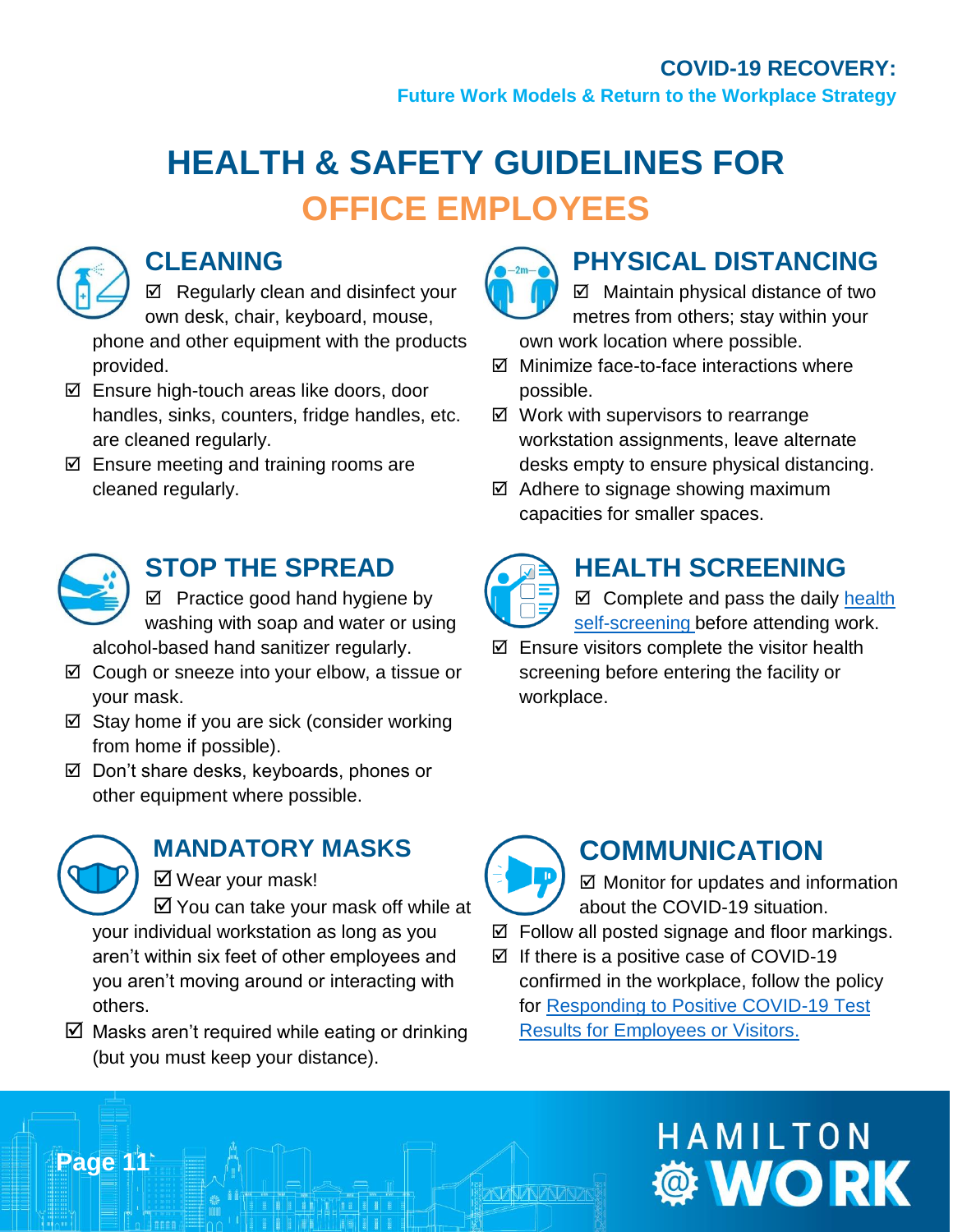**Future Work Models & Return to the Workplace Strategy**



## <span id="page-11-0"></span>**HOME EMPLOYEES**

*Employees who work from their home space 100% of the time.*

**HOME EMPLOYEES** are in positions where the functions and duties of their job are performed exclusively from the employee's residence.

**HOME EMPLOYEES** may be asked to attend the office infrequently for team meetings, in-person training, or other occasional duties requiring in-person attendance.

All employees who are deemed to be in the **HOME EMPLOYEES** work model must adhere to the City of Hamilton's **Working from Home Policy** (update pending).

**HOME EMPLOYEES** have additional considerations when working from home and are responsible for reviewing and addressing any health and safety concerns in their location. **HOME EMPLOYEES** should follow City-issued guidelines to creating comfortable and ergonomic work spaces in their homes.

The following pages review the most relevant pandemic-related policies and procedures for **HOME EMPLOYEES** and provide a number of key resources that may be helpful to those working in their homes.

Additionally, a high-level summary of the health and safety guidelines for **HOME EMPLOYEES** is provided, and outlines the most important aspects related to cleaning, physical distancing, hand hygiene, health screening, personal protective equipment and communication.

**Page 12**

#### **Examples of HOME EMPLOYEES\***

- Some administrative positions
- Jobs that don't require face-to-face interactions
- Staff who don't deliver face-to-face customer service
- Some data entry work

*\*Final decision based on operational requirements and leader evaluation.*

**All HOME EMPLOYEES must adhere to the City of Hamilton's Working from Home Policy.**

# HAMILTON **Ö WORK**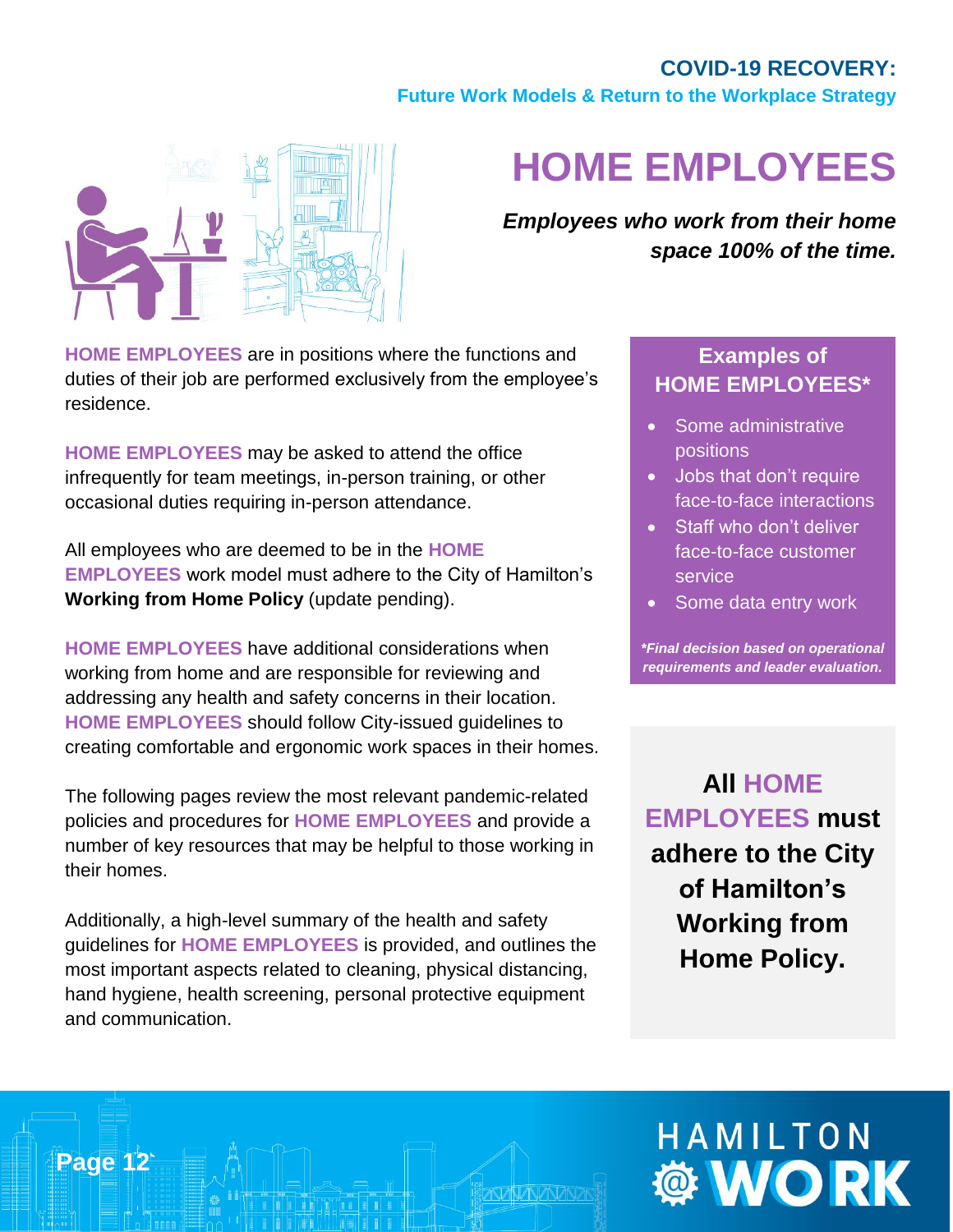## **POLICIES & PROCEDURES FOR HOME EMPLOYEES**

#### **Working from Home**

- Working from Home Policy (update pending)
- [Telecommuting Equipment, Resource,](http://www2.hamilton.ca/NR/HRFormsDocs/Telecommuting-equipment-resources-during-COVID19.pdf)  [and Workspace Set Up Procedure during](http://www2.hamilton.ca/NR/HRFormsDocs/Telecommuting-equipment-resources-during-COVID19.pdf)  [COVID 19](http://www2.hamilton.ca/NR/HRFormsDocs/Telecommuting-equipment-resources-during-COVID19.pdf)
- [Office supplies for employees during](http://enet/DCOMM/whos_doing_what/CorporateCommunications/Covid-19/covidresources/office-supplies-for-employees-during-covid19.pdf)  [COVID-19 event](http://enet/DCOMM/whos_doing_what/CorporateCommunications/Covid-19/covidresources/office-supplies-for-employees-during-covid19.pdf)

#### **Vaccinations**

**Mandatory COVID-19 Vaccination** [Verification Policy](http://bcos/IntelexLogin/Intelex/DocLink?id=EGiOV8u3s-vrKH7EgCARjZI8Rj0V7tyUI9O_n6REZxE52ay0x3iRHba-5MWYyjuk0)

### **RESOURCES FOR HOME EMPLOYEES**

#### **Working from Home**

- [Ergonomic Tips](http://www2.hamilton.ca/NR/HRFormsDocs/Telecommuting-Ergonomic-Tips-AppB-May2020.pdf)
- [Working from Home](http://www2.hamilton.ca/NR/rdonlyres/13EF7257-D580-4BF5-8292-2E838F021C56/0/FINALTelecommutingProcedure_Apr14.pdf) Safety Checklist
- [How to Stay Productive and Motivated at](https://www.hamilton.ca/sites/default/files/media/browser/2020-03-19/hh_infograph_stay_productive_and_motivated_en_18_mar_20.pdf)  [Home](https://www.hamilton.ca/sites/default/files/media/browser/2020-03-19/hh_infograph_stay_productive_and_motivated_en_18_mar_20.pdf)
- [Working from Home: Ergonomics for your](https://www.hamilton.ca/sites/default/files/media/browser/2020-03-26/workingfromhome-cohergotips.pdf)  [Body and Mind](https://www.hamilton.ca/sites/default/files/media/browser/2020-03-26/workingfromhome-cohergotips.pdf)
- [Video: Home Offices \(Hamilton Reopens\)](https://youtu.be/GXvs7Lqhqbk)

#### **Information Technology Resources**

- [General IT Resources](http://enet/DCOMM/whos_doing_what/ITS/)
- IT Service Desk:

**Page 13**

- [IT Service Desk Online](https://servicedesk.prod.hamilton.technology/HEAT/Default.aspx#1606510952123)
- Email [servicedesk@hamilton.ca](mailto:servicedesk@hamilton.ca)
- Call 905-546-4357 or ext. 4357(HELP)

#### **Mental Health & Wellness Resources**

- Health Safety & Wellness Team: [healthsafetyandwellness@hamilton.ca](mailto:healthsafetyandwellness@hamilton.ca)
- [Employee Wellness Resources](http://enet/DCOMM/whos_doing_what/CorporateCommunications/Covid-19/employee-wellness-resources.html)
- [Homewood Employee Toolkit](http://enet/DCOMM/whos_doing_what/CorporateCommunications/Covid-19/covidresources/COVID19-employee-toolkit.pdf)
- [Managing Stress and Finding Work-Life](http://enet/DCOMM/whos_doing_what/CorporateCommunications/Covid-19/covidresources/managing-stress-finding-work-life-balance-HHLIFELINES-%20Nov2019.pdf)  **[Balance](http://enet/DCOMM/whos_doing_what/CorporateCommunications/Covid-19/covidresources/managing-stress-finding-work-life-balance-HHLIFELINES-%20Nov2019.pdf)**
- ROSA [Rapid Office Strain Assessment](http://enet/uploadfiles/ROSA%20Ergonomic%20.pdf)  [Tool](http://enet/uploadfiles/ROSA%20Ergonomic%20.pdf)

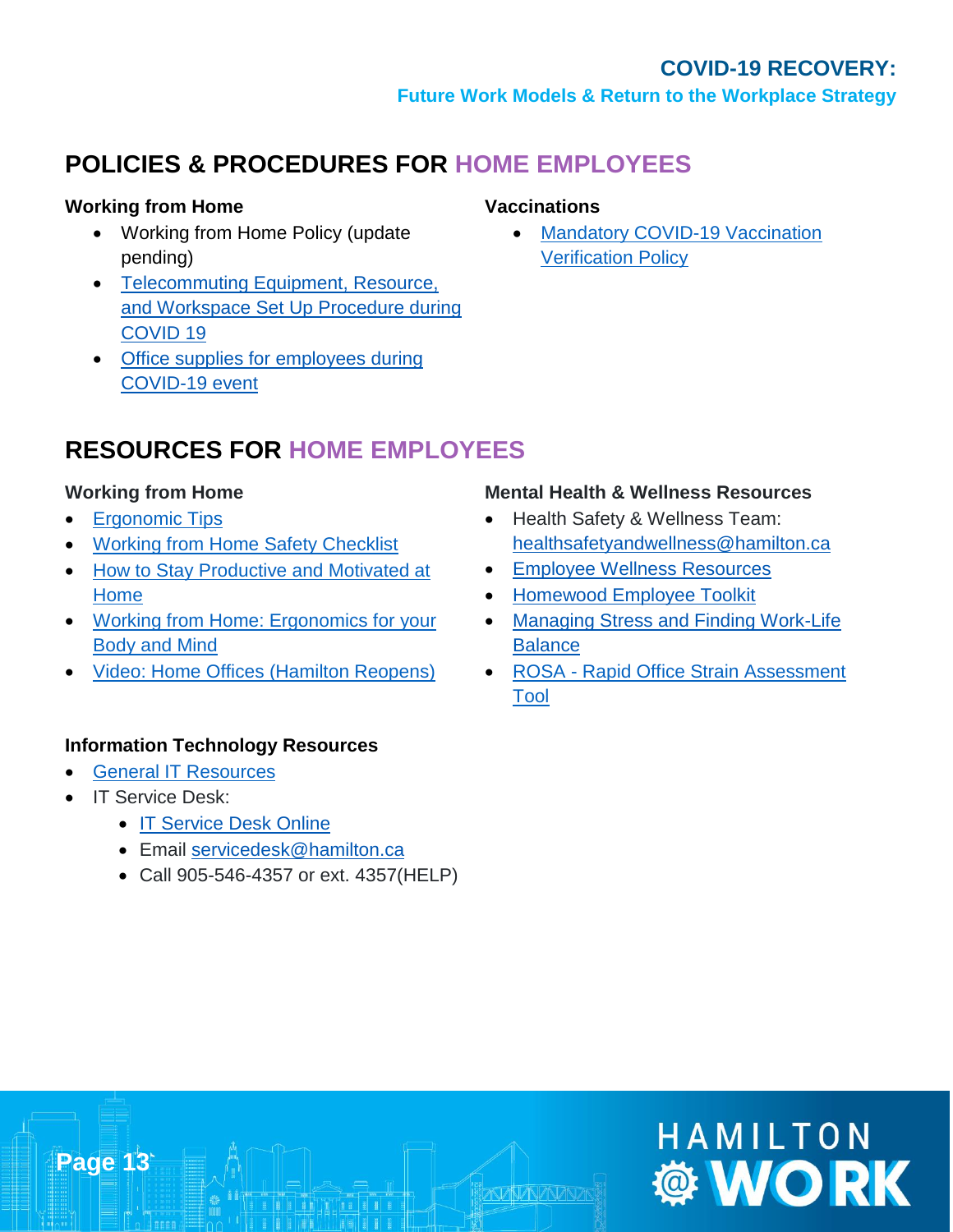**Future Work Models & Return to the Workplace Strategy**

## **HEALTH & SAFETY GUIDELINES FOR HOME EMPLOYEES**



## **CLEANING**

 $\boxtimes$  Regularly clean and disinfect your home workspace.

 $\boxtimes$  Tidy up any hazards and ensure any power cords from your work equipment are out of your way.



## **PHYSICAL DISTANCING**

■ Don't invite other coworkers over to your home office space. If you must have a face-to-face meeting with a colleague, do so in a municipal office space.

 $\boxtimes$  If you do need to attend a City workspace, be sure to maintain physical distance of two metres from others.



## **STOP THE SPREAD**

 $\boxtimes$  Practice good hand hygiene by washing with soap and water or using alcohol-based hand sanitizer regularly.

 $\boxtimes$  Cough or sneeze into your elbow, a tissue or your mask.

## **HEALTH SCREENING**

 $\boxtimes$  Completing health screening is not required if you are working at home. However if you are coming into a City workspace, you must complete and pass the daily [health self-screening](https://screening.hamilton.ca/) before arriving each day.



**Page 14**

## **MANDATORY MASKS**

 $\boxtimes$  Although you don't need to wear a mask in your home office, if you need to go into the office for a special meeting or in-person training, remember masks are mandatory in many places.

 $\boxtimes$  If you're in the office, you can take your mask off while at your workstation as long as you aren't within six feet of other employees and you aren't moving around or interacting with others.

## **COMMUNICATION**

 $\boxtimes$  Monitor for updates and information about the COVID-19 situation.

# HAMILTON **WORK**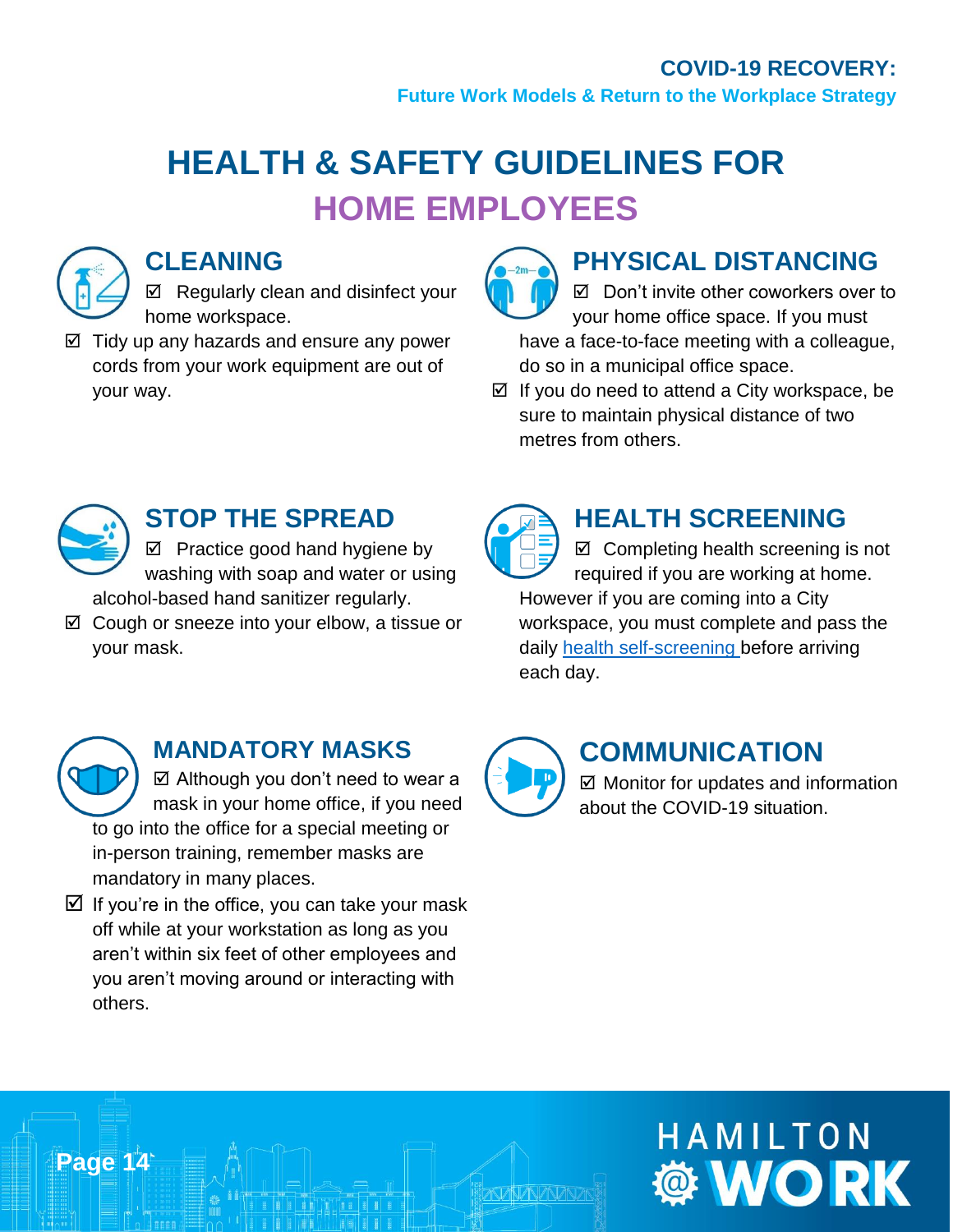**Future Work Models & Return to the Workplace Strategy**



## <span id="page-14-0"></span>**HYBRID EMPLOYEES**

*Employees who split their work hours between a City office building and their home work space.*

**HYBRID EMPLOYEES** are in positions where the functions and duties of their job are performed part time in a municipal workplace and part time at the employee's residence.

As an example, **HYBRID EMPLOYEES** could spend two or three days a week in the office and two or three days a week at home.

All employees who are deemed to be in the **HYBRID EMPLOYEES** work model must adhere to the City of Hamilton's Working from Home Policy (update pending) while they are working in their home office. While attending a Cityowned workplace, **HYBRID EMPLOYEES** must adhere to all of the health and safety and other policies and procedures relevant to a City workplace.

**HYBRID EMPLOYEES** require portable technology and equipment that can be easily moved between a home office space and a City-owned office space.

As these employees begin to return to municipal workspaces, health and safety considerations are at the forefront. To ensure staff remain protected and potential exposure to COVID-19 is limited, the City has implemented enhanced health and safety controls, combined with detailed policies and procedures, specific to various municipal work environments.

**Page 15**

#### **Examples of HYBRID EMPLOYEES \***

- Positions where some duties can be performed from home
- Some Analysts
- Some Project Managers
- Some Planners
- Some administrative work

*\*Final decision based on operational requirements and leader evaluation.*

**HYBRID EMPLOYEES require portable technology and equipment that can be easily transported.**

# HAMILTON **© WORK**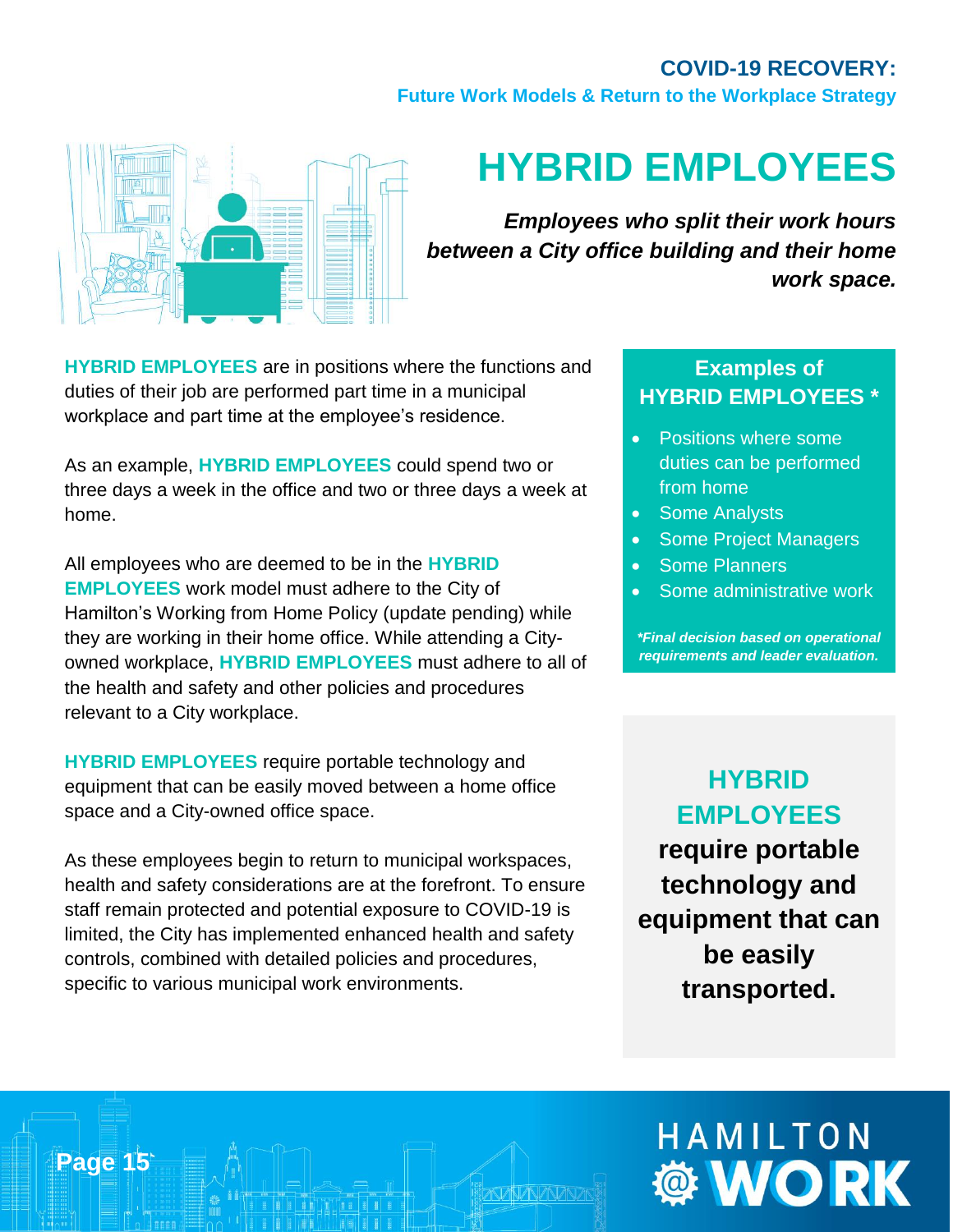The following pages review the most relevant pandemic-related policies and procedures for **HYBRID EMPLOYEES** and provide a number of key resources as we prepare to return to the office.

Additionally, a high-level summary of the health and safety guidelines for **HYBRID EMPLOYEES** is provided, and outlines the most important aspects related to cleaning, physical distancing, hand hygiene, health screening, personal protective equipment and communication.

For detailed plans on the strategy and schedule for bringing **HYBRID EMPLOYEES** back into municipal workplaces, read through to Section 3 of Hamilton@Work.

## **POLICIES & PROCEDURES FOR HYBRID EMPLOYEES**

#### **Vaccinations**

**Page 16**

**Mandatory COVID-19 Vaccination** [Verification Policy](http://bcos/IntelexLogin/Intelex/DocLink?id=EGiOV8u3s-vrKH7EgCARjZI8Rj0V7tyUI9O_n6REZxE52ay0x3iRHba-5MWYyjuk0)

#### **Working from Home**

- Working from Home Policy (update pending)
- [Telecommuting Equipment, Resource, and](http://www2.hamilton.ca/NR/HRFormsDocs/Telecommuting-equipment-resources-during-COVID19.pdf)  [Workspace Set Up Procedure during COVID](http://www2.hamilton.ca/NR/HRFormsDocs/Telecommuting-equipment-resources-during-COVID19.pdf)  [19](http://www2.hamilton.ca/NR/HRFormsDocs/Telecommuting-equipment-resources-during-COVID19.pdf)
- [Office supplies for employees during COVID-](http://enet/DCOMM/whos_doing_what/CorporateCommunications/Covid-19/covidresources/office-supplies-for-employees-during-covid19.pdf)[19 event](http://enet/DCOMM/whos_doing_what/CorporateCommunications/Covid-19/covidresources/office-supplies-for-employees-during-covid19.pdf)

#### **Masks & Personal Protective Equipment**

- [Guidance for Use of Personal Protective](http://bcos/IntelexLogin/Intelex/DocLink?id=txyjA6GAyDS65UOHyqCYTRkfzGhLzP1QssHse-lotl_b72KgbjqHhjUQrJG_gfgO0)  [Equipment](http://bcos/IntelexLogin/Intelex/DocLink?id=txyjA6GAyDS65UOHyqCYTRkfzGhLzP1QssHse-lotl_b72KgbjqHhjUQrJG_gfgO0)
- [Selection and Use of Medical and Non-](http://bcos/IntelexLogin/Intelex/DocLink?id=g-dk3ALg7Gmaq6SVfVQF2N_op8mx2TubTm4LJT7qpLQuuY1b_Id9ihXVXL18B0ec0)[Medical Masks in Non-Medical Settings](http://bcos/IntelexLogin/Intelex/DocLink?id=g-dk3ALg7Gmaq6SVfVQF2N_op8mx2TubTm4LJT7qpLQuuY1b_Id9ihXVXL18B0ec0)
- [When and How to Wear a Medical or Non-](http://bcos/IntelexLogin/Intelex/DocLink?id=QoyYbZOJtTUmyxgwlAK166_j8bUUZcGUu0O8Tn2EX89-QYyOL_JWG1ZKndZ-LA5C0)Medical Mask - [Recommendations for the](http://bcos/IntelexLogin/Intelex/DocLink?id=QoyYbZOJtTUmyxgwlAK166_j8bUUZcGUu0O8Tn2EX89-QYyOL_JWG1ZKndZ-LA5C0)  [General Workforce](http://bcos/IntelexLogin/Intelex/DocLink?id=QoyYbZOJtTUmyxgwlAK166_j8bUUZcGUu0O8Tn2EX89-QYyOL_JWG1ZKndZ-LA5C0)

#### **Daily Health Screening**

- [City of Hamilton Employee Self-Screening](http://enet/DCOMM/whos_doing_what/CorporateCommunications/Covid-19/covidresources/employee-COVID19-health-self-screening-policy-May2020.pdf)  **[Policy](http://enet/DCOMM/whos_doing_what/CorporateCommunications/Covid-19/covidresources/employee-COVID19-health-self-screening-policy-May2020.pdf)**
- **Guidelines for Visitor & Client COVID-19** [Assessment for Non-Employees](http://bcos/IntelexLogin/Intelex/DocLink?id=mz8v4Rc-AeA2hGvl05HE_Ktt66uovA_i7C3BwFSJLTo1J2EE-bQCkvyFaw5W1W8H0)

#### **Cleaning, Supplies & Facilities**

- [Environmental Cleaning for Workspaces](http://bcos/IntelexLogin/Intelex/DocLink?id=W-uTAe-Opw3XKY3PgBjF0nn0ijsW_Rr4OUiptKFyjnaeKNfmCmjLUwWOmK6kfvci0)
- [Tools and Equipment Cleaning](http://bcos/IntelexLogin/Intelex/DocLink?id=sf3byg84o4Yvk8jIXONHBDr_mmvvZAjFxG-thG0ny63cB_m5DOvoRilo2NwBEkro0)
- [Supply Depot Ordering](http://bcos/IntelexLogin/Intelex/DocLink?id=G_XntqAD2EGHJ_OX9lAWHBh3VGsJ6dlWWs9biGUDIQWTWrC26DM3yZZCoqQ02g5o0)
- [Elevator and Stairwell Occupancy Capacity](http://bcos/IntelexLogin/Intelex/DocLink?id=U8kERIw2hrxwsikxUPXAE_ZXFRwxjuaF8nSqjAbWa2X-AFp0HBDxx5hMFGkd7McP0)  [Protocol](http://bcos/IntelexLogin/Intelex/DocLink?id=U8kERIw2hrxwsikxUPXAE_ZXFRwxjuaF8nSqjAbWa2X-AFp0HBDxx5hMFGkd7McP0)

#### **Physical Distancing**

- [Using Flexible Arrangements in the](http://enet/DCOMM/whos_doing_what/CorporateCommunications/Covid-19/covidresources/flexible-arrangements-guideline-COVID-May2020.pdf)  [Workplace for Physical Distancing](http://enet/DCOMM/whos_doing_what/CorporateCommunications/Covid-19/covidresources/flexible-arrangements-guideline-COVID-May2020.pdf)
- [Facility Modification Request Process](http://bcos/IntelexLogin/Intelex/DocLink?id=c19jWhMOLgc8TvKHUpTO9HD_87XCjwsyBlhJlTu9nMuQRhJg-zLljGmAR3b8j-ls0)

#### **Information Technology**

- [Return of Office Equipment and IT Hardware](http://bcos/IntelexLogin/Intelex/DocLink?id=rEBTF5MV_4DVzQRfR-1uTVgFQYOwWxIWDJFlA4S2pnkdi_epnfwB0p9guZTFzmkQ0)  **[Procedure](http://bcos/IntelexLogin/Intelex/DocLink?id=rEBTF5MV_4DVzQRfR-1uTVgFQYOwWxIWDJFlA4S2pnkdi_epnfwB0p9guZTFzmkQ0)**
- [Corporate Office Equipment and IT](http://bcos/IntelexLogin/Intelex/DocLink?id=81i_F2VfeIW8fUtMnphAP_SCBFvUIZmAMjBVx6VbNzdJ_04jNYHyJ4uOFP9B7jkE0)  [Hardware Return form](http://bcos/IntelexLogin/Intelex/DocLink?id=81i_F2VfeIW8fUtMnphAP_SCBFvUIZmAMjBVx6VbNzdJ_04jNYHyJ4uOFP9B7jkE0)

# HAMILTON **© WORK**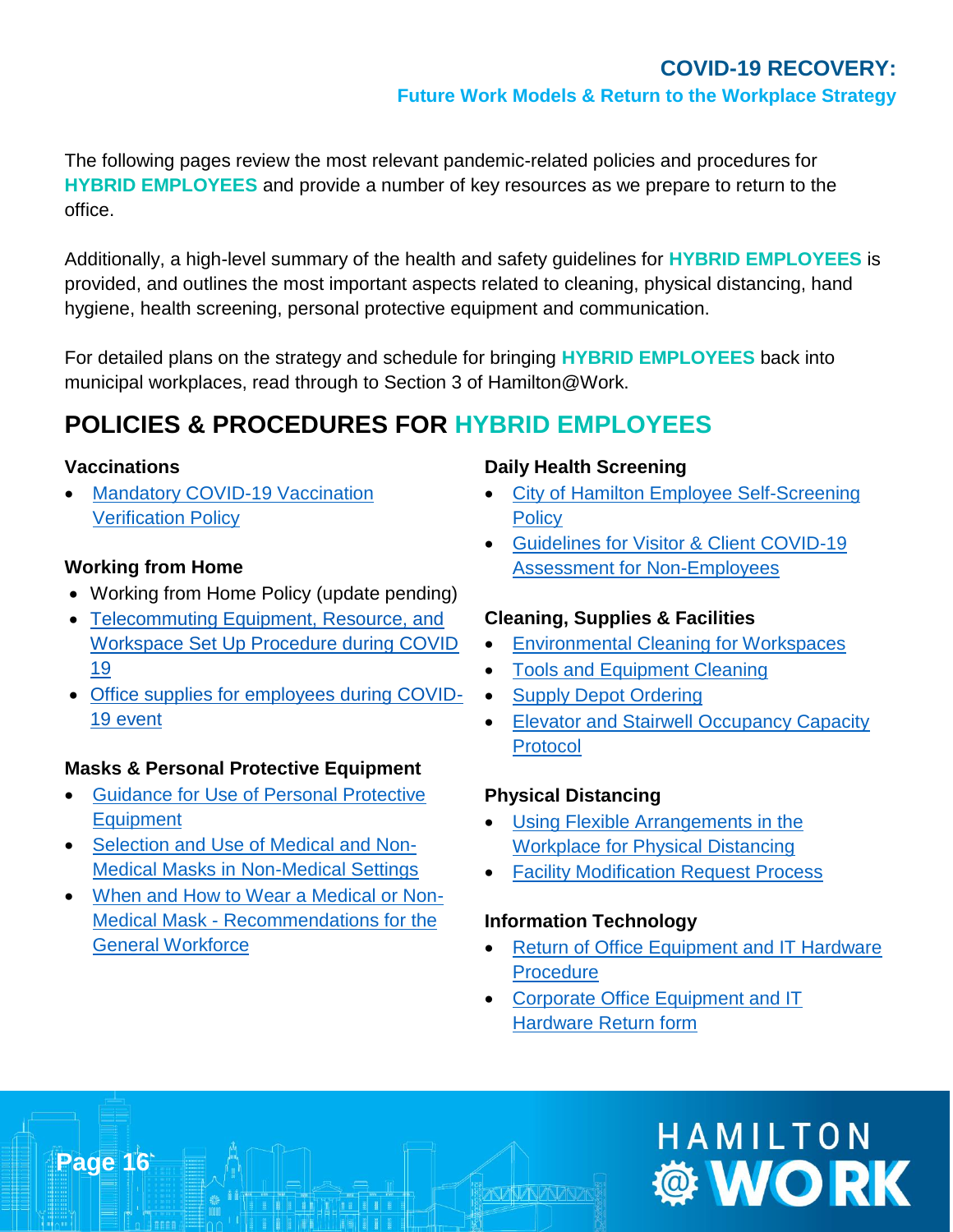**Future Work Models & Return to the Workplace Strategy**

### **RESOURCES FOR HYBRID EMPLOYEES**

#### **Working from Home**

- [Working from Home Safety Checklist](http://enet/DCOMM/whos_doing_what/CorporateCommunications/Covid-19/employee-resources.html)
- [How to Stay Productive and Motivated at](https://www.hamilton.ca/sites/default/files/media/browser/2020-03-19/hh_infograph_stay_productive_and_motivated_en_18_mar_20.pdf)  [Home](https://www.hamilton.ca/sites/default/files/media/browser/2020-03-19/hh_infograph_stay_productive_and_motivated_en_18_mar_20.pdf)
- [Working from Home: Ergonomics for your](https://www.hamilton.ca/sites/default/files/media/browser/2020-03-26/workingfromhome-cohergotips.pdf)  [Body and Mind](https://www.hamilton.ca/sites/default/files/media/browser/2020-03-26/workingfromhome-cohergotips.pdf)
- [Video: Home Offices \(Hamilton Reopens\)](https://youtu.be/GXvs7Lqhqbk)

#### **Daily Health Screening**

- [COVID-19 self-assessment online screening](http://screening.hamilton.ca/)  [tool](http://screening.hamilton.ca/)
- [COVID-19 self-assessment paper screening](http://bcos/IntelexLogin/Intelex/DocLink?id=_D-Uw0xn82v4XjKthMFW8735FX9SQaWsulpSPVFjkJk78l20203pBkJr3yax9g1P0)  [tool \(PDF\)](http://bcos/IntelexLogin/Intelex/DocLink?id=_D-Uw0xn82v4XjKthMFW8735FX9SQaWsulpSPVFjkJk78l20203pBkJr3yax9g1P0)

#### **Mental Health & Wellness Resources**

- Health Safety & Wellness Team: [healthsafetyandwellness@hamilton.ca](mailto:healthsafetyandwellness@hamilton.ca)
- [Employee Wellness Resources](http://enet/DCOMM/whos_doing_what/CorporateCommunications/Covid-19/employee-wellness-resources.html)
- [Homewood Employee Toolkit](http://enet/DCOMM/whos_doing_what/CorporateCommunications/Covid-19/covidresources/COVID19-employee-toolkit.pdf)

**Page 17**

- [Managing Stress and Finding Work-Life](http://enet/DCOMM/whos_doing_what/CorporateCommunications/Covid-19/covidresources/managing-stress-finding-work-life-balance-HHLIFELINES-%20Nov2019.pdf)  **[Balance](http://enet/DCOMM/whos_doing_what/CorporateCommunications/Covid-19/covidresources/managing-stress-finding-work-life-balance-HHLIFELINES-%20Nov2019.pdf)**
- ROSA [Rapid Office Strain Assessment](http://enet/uploadfiles/ROSA%20Ergonomic%20.pdf)  [Tool](http://enet/uploadfiles/ROSA%20Ergonomic%20.pdf)

#### **Information Technology Resources**

- [General IT Resources](http://enet/DCOMM/whos_doing_what/ITS/)
- IT Service Desk:
	- o [IT Service Desk Online](https://servicedesk.prod.hamilton.technology/HEAT/Default.aspx#1606510952123)
	- o Email [servicedesk@hamilton.ca](mailto:servicedesk@hamilton.ca)
	- o Call 905-546-4357 or ext. 4357(HELP)

#### **Facilities Resources**

- [General Facilities Resources](http://enet/DCOMM/whos_doing_what/Facilities/HomeNew/Facilities.htm)
- **[Facilities Service Centre](http://enet/DCOMM/whos_doing_what/Facilities/HomeNew/help_desk.htm)**
- **[Directions for Cleaning Acrylic Shields](http://bcos/IntelexLogin/Intelex/DocLink?id=5jC3majnvCrkLwRW9LvMVk_L0DcYohooj7INXe87MRQbxb9pNwndHN23K49RST5Y0)**

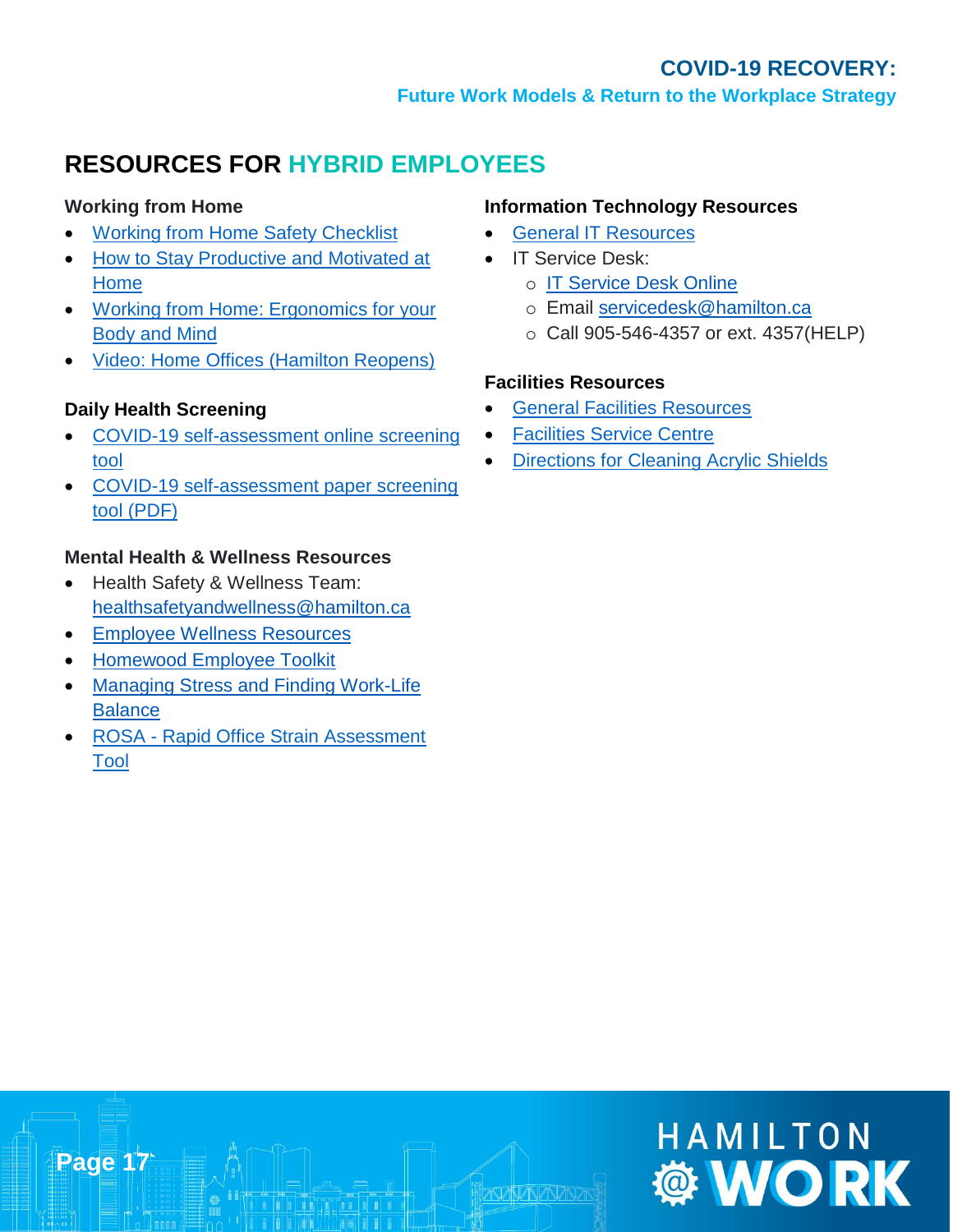**Future Work Models & Return to the Workplace Strategy**

## **HEALTH & SAFETY GUIDELINES FOR HYBRID EMPLOYEES**



### **CLEANING**

 $\boxtimes$  Regularly clean and disinfect your own desk, chair, keyboard, mouse, phone and other equipment with the products provided.

- Ensure high-touch areas like doors, door handles, sinks, counters, fridge handles, etc. are cleaned regularly.
- $\boxtimes$  Ensure meeting and training rooms are cleaned regularly.

## **MANDATORY MASKS**

 Although you don't need to wear a mask in your home office, masks are mandatory in many places while in a City workspace.

- $\boxtimes$  You can take your mask off while at your individual workstation as long as you aren't within six feet of other employees and you aren't moving around or interacting with others.
- $\boxtimes$  Masks aren't required while eating or drinking (but you must keep your distance).



**Page 18**

### **STOP THE SPREAD**

 $\boxtimes$  Practice good hand hygiene by washing with soap and water or using alcohol-based hand sanitizer regularly.

- $\boxtimes$  Cough or sneeze into your elbow, a tissue or your mask.
- $\boxtimes$  Stay home if you are sick (consider working from home if possible).
- $\boxtimes$  Don't share desks, keyboards, phones or other equipment where possible.



## **PHYSICAL DISTANCING**

 $\boxtimes$  Maintain physical distance of two metres from others; stay within your own work location where possible.

- $\boxtimes$  Minimize face-to-face interactions where possible.
- $\boxtimes$  Work with supervisors to rearrange workstation assignments, leave alternate desks empty to ensure physical distancing.
- $\boxtimes$  Adhere to signage showing maximum capacities for smaller spaces.



## **HEALTH SCREENING**

- $\boxtimes$  Completing health screening is not required if you are working at home. If you are coming into a City workspace, you must complete and pass the daily [health self](https://screening.hamilton.ca/)[screening](https://screening.hamilton.ca/) before arriving each day.
- $\boxtimes$  Ensure visitors complete the visitor health screening before entering the facility or workplace.

## **COMMUNICATION**

 $\boxtimes$  Monitor for updates and information about the COVID-19 situation.

- $\boxtimes$  Follow all posted signage and floor markings.
- $\boxtimes$  If there is a positive case of COVID-19 confirmed in the workplace, follow the policy for [Responding to Positive COVID-19 Test](http://bcos/IntelexLogin/Intelex/DocLink?id=KJjFNPKBf-NmAdak2w2Z52Dal3Lg8YSSLQuz4FlmPAarfn6l2kuoEbhK5m4O-IwS0)  [Results for Employees or Visitors.](http://bcos/IntelexLogin/Intelex/DocLink?id=KJjFNPKBf-NmAdak2w2Z52Dal3Lg8YSSLQuz4FlmPAarfn6l2kuoEbhK5m4O-IwS0)

# HAMILTON **WORK**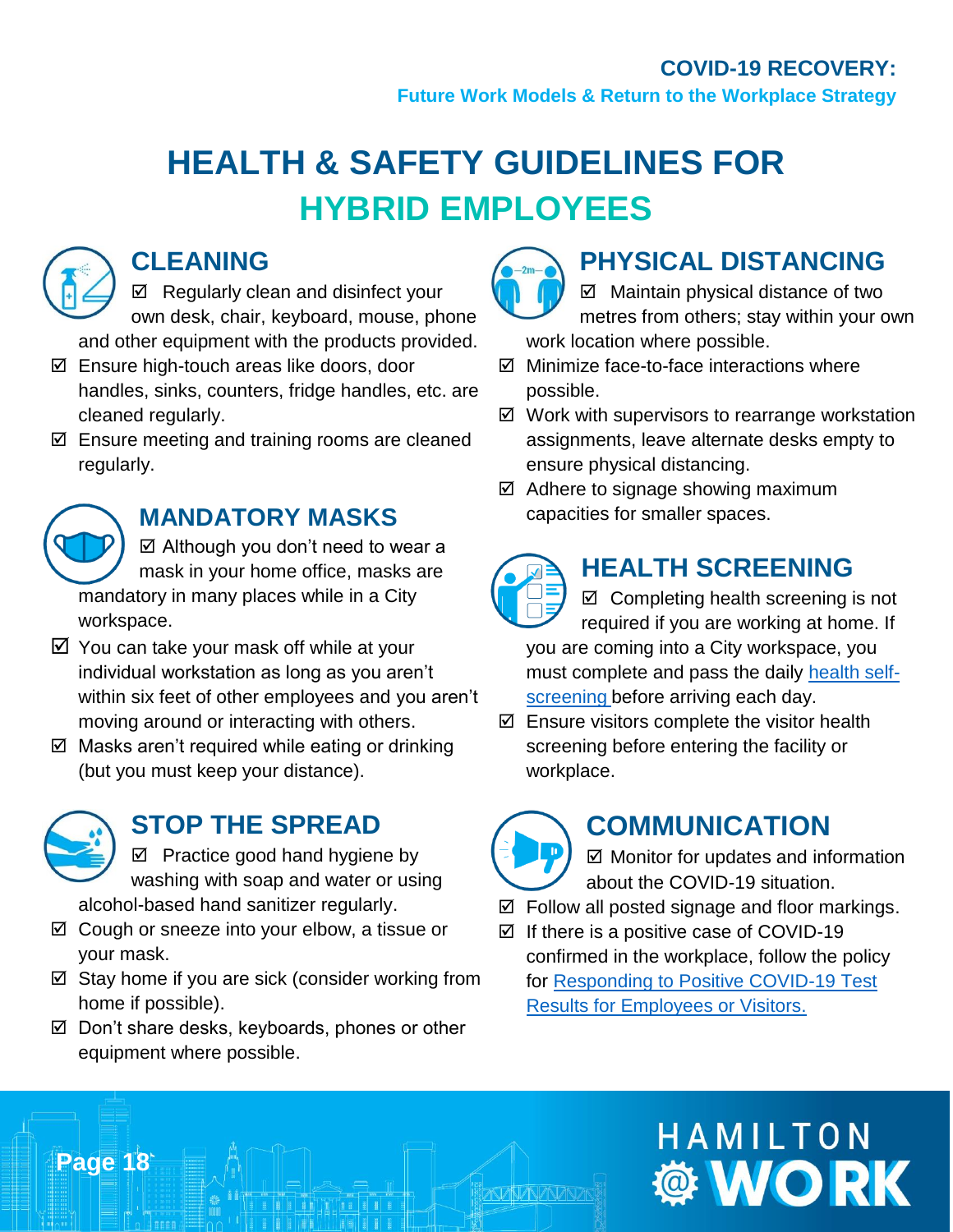**Future Work Models & Return to the Workplace Strategy**



# <span id="page-18-0"></span>**MOBILE & FRONTLINE EMPLOYEES**

*Employees who work from a City vehicle or other mobile location some or all of the time.*

**MOBILE & FRONTLINE EMPLOYEES** are in positions where the functions and duties of their job require them to be mobile. These employees often provide frontline services and attend multiple locations in a day. They often travel to different worksites and perform work at various locations.

For the most part, **MOBILE & FRONTLINE EMPLOYEES**  deliver essential services and have been working in the field for most or all of the pandemic.

To ensure staff remain protected and potential exposure to COVID-19 is limited, the City has implemented enhanced health and safety controls, combined with detailed policies and procedures, specific to various municipal work environments. City staff may also be required to follow sitespecific COVID-19 precautions when they enter non-City of Hamilton workplaces as part of their work duties.

The coming pages review the most relevant pandemicrelated policies and procedures for **MOBILE & FRONTLINE EMPLOYEES** and provide a number of key resources.

Additionally, a high-level summary of the health and safety guidelines for **MOBILE & FRONTLINE EMPLOYEES** is provided, and outlines the most important aspects related to cleaning, physical distancing, hand hygiene, health screening, personal protective equipment and communication.

**Page 19**

#### **Examples of MOBILE & FRONTLINE EMPLOYEES \***

- Employees who visit multiple locations during their day
- Roles that are required to travel from site-to-site regularly
- Staff who must attend site visits regularly

*\*Final decision based on operational requirements and leader evaluation.*

**For the most part, MOBILE & FRONTLINE EMPLOYEES deliver essential services and have been working in the field for most or all of the pandemic.**

# HAMILTON **Ö WORK**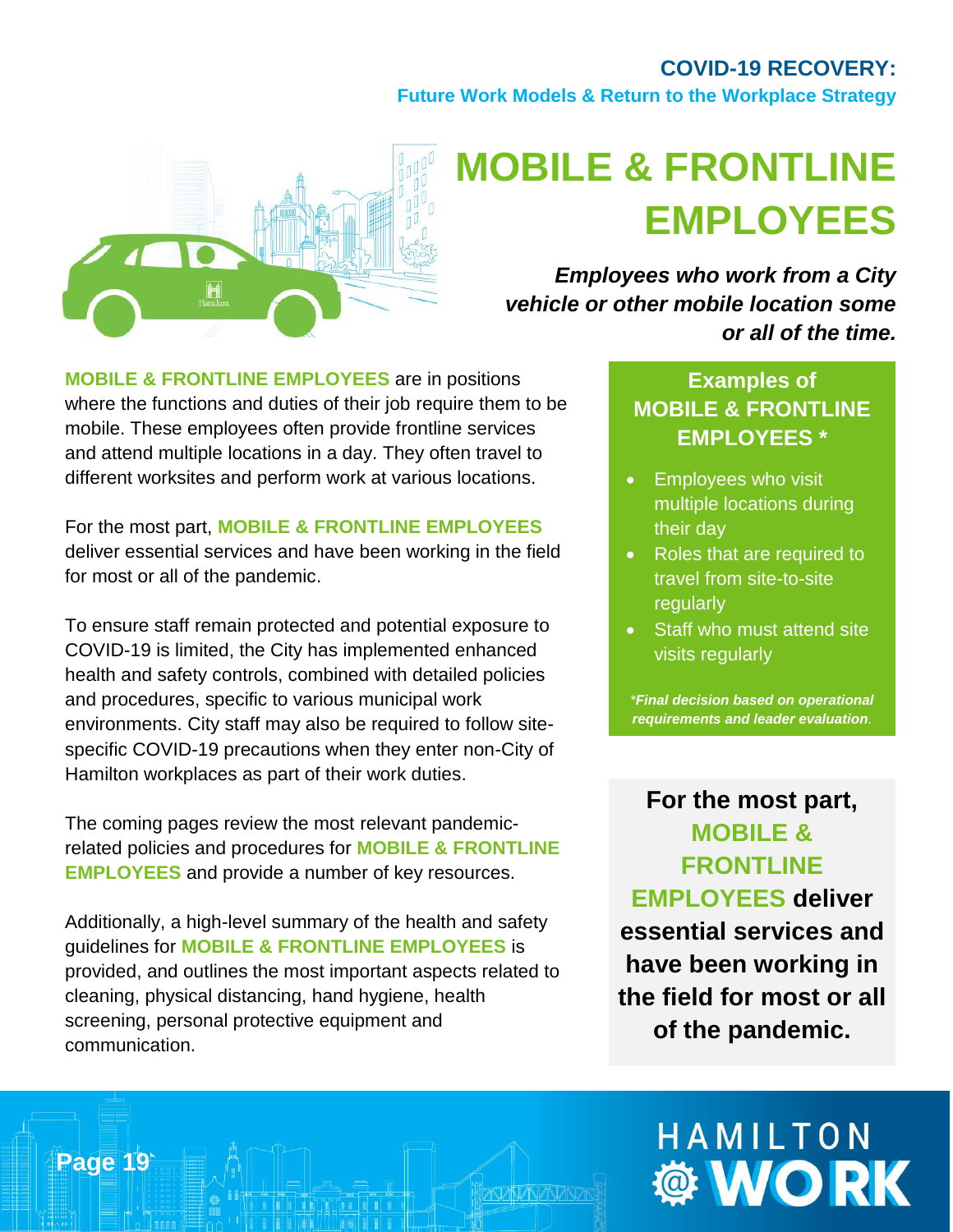**Future Work Models & Return to the Workplace Strategy**

## **HEALTH & SAFETY GUIDELINES FOR MOBILE & FRONTLINE EMPLOYEES**



### **CLEANING**

 $\boxtimes$  Regularly clean and disinfect your own vehicle and equipment.

 Ensure high-touch areas like doors, door handles, hand tools and other shared equipment are cleaned regularly.

## **PHYSICAL DISTANCING**

- $\boxtimes$  Maintain physical distance of two metres from others.
- $\boxtimes$  Minimize face-to-face interactions where possible.
- $\boxtimes$  Adhere to signage showing maximum capacities for smaller spaces.



## **STOP THE SPREAD**

 $\boxtimes$  Practice good hand hygiene by washing with soap and water or using alcohol-based hand sanitizer regularly.

- $\boxtimes$  Cough or sneeze into your elbow, a tissue or your mask.
- $\boxtimes$  Stay home if you are sick (consider working from home if possible).
- $\boxtimes$  Don't share equipment with others where possible.



**Page 20**

## **MANDATORY MASKS**

Wear your mask!

 $\boxtimes$  You can take your mask off if you are working alone or aren't moving around or interacting with others and can maintain six feet of distance.

- $\boxtimes$  Masks are even required outside if you are working within six feet of others.
- $\boxtimes$  Masks aren't required while eating or drinking (but you must keep your distance).



## **HEALTH SCREENING**

 $\boxtimes$  Complete and pass the daily health [self-screening](https://screening.hamilton.ca/) before attending work.

 $\boxtimes$  Ensure visitors complete the visitor health screening before entering the facility or workplace.



## **COMMUNICATION**

■ Monitor for updates and information about the COVID-19 situation.

- $\boxtimes$  Follow all posted signage and floor markings.
- $\boxtimes$  If there is a positive case of COVID-19 confirmed in the workplace, follow the policy for [Responding to Positive COVID-19 Test](http://bcos/IntelexLogin/Intelex/DocLink?id=KJjFNPKBf-NmAdak2w2Z52Dal3Lg8YSSLQuz4FlmPAarfn6l2kuoEbhK5m4O-IwS0)  [Results for Employees or Visitors.](http://bcos/IntelexLogin/Intelex/DocLink?id=KJjFNPKBf-NmAdak2w2Z52Dal3Lg8YSSLQuz4FlmPAarfn6l2kuoEbhK5m4O-IwS0)

# HAMILTON **WORK**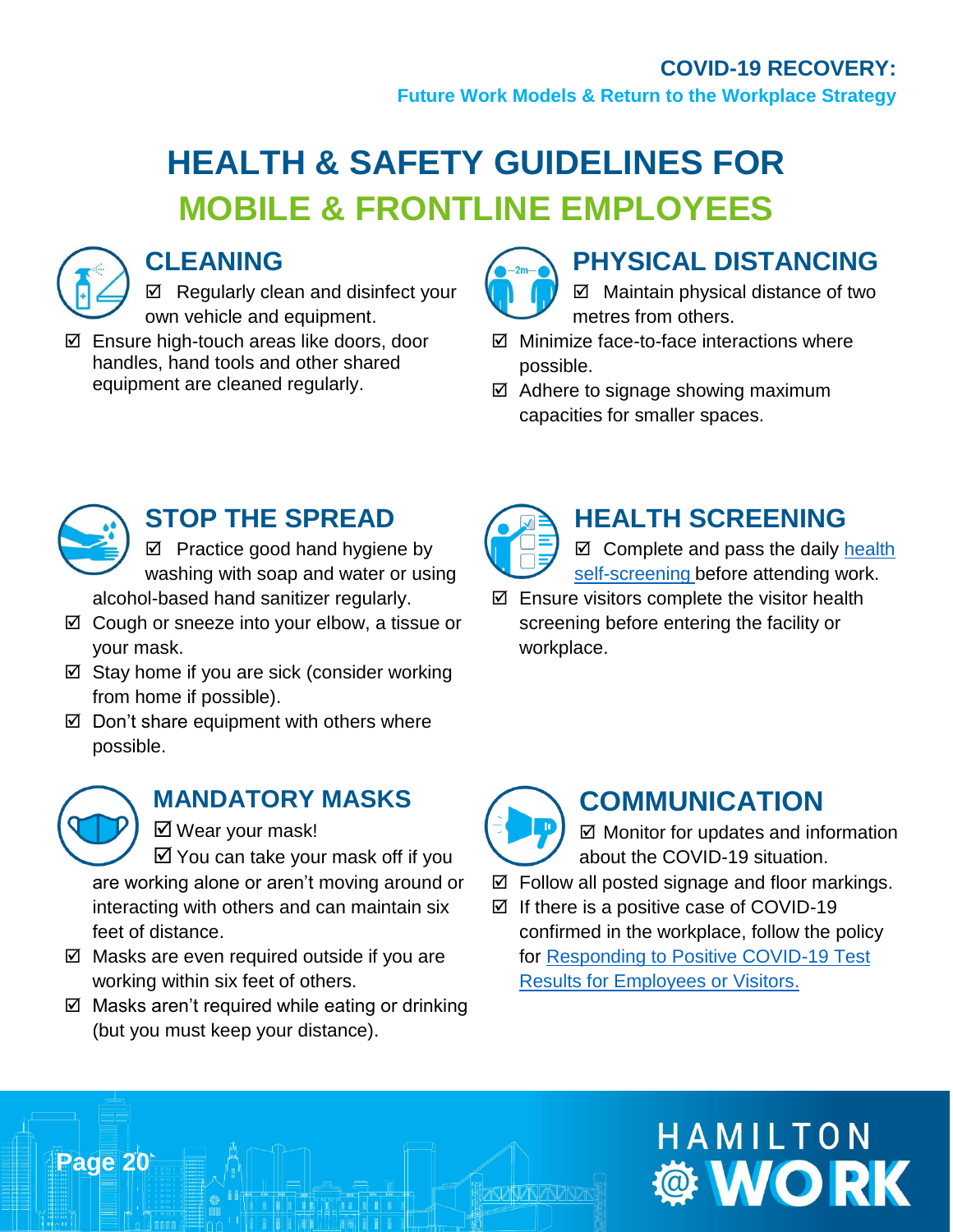## **POLICIES & PROCEDURES FOR MOBILE & FRONTLINE EMPLOYEES**

#### **Vaccinations**

**Mandatory COVID-19 Vaccination** [Verification Policy](http://bcos/IntelexLogin/Intelex/DocLink?id=EGiOV8u3s-vrKH7EgCARjZI8Rj0V7tyUI9O_n6REZxE52ay0x3iRHba-5MWYyjuk0)

#### **Masks & Personal Protective Equipment**

- [Guidance for Use of Personal Protective](http://bcos/IntelexLogin/Intelex/DocLink?id=txyjA6GAyDS65UOHyqCYTRkfzGhLzP1QssHse-lotl_b72KgbjqHhjUQrJG_gfgO0)  **[Equipment](http://bcos/IntelexLogin/Intelex/DocLink?id=txyjA6GAyDS65UOHyqCYTRkfzGhLzP1QssHse-lotl_b72KgbjqHhjUQrJG_gfgO0)**
- [Selection and Use of Medical and Non-](http://bcos/IntelexLogin/Intelex/DocLink?id=g-dk3ALg7Gmaq6SVfVQF2N_op8mx2TubTm4LJT7qpLQuuY1b_Id9ihXVXL18B0ec0)[Medical Masks in Non-Medical Settings](http://bcos/IntelexLogin/Intelex/DocLink?id=g-dk3ALg7Gmaq6SVfVQF2N_op8mx2TubTm4LJT7qpLQuuY1b_Id9ihXVXL18B0ec0)
- [When and How to Wear a Medical or Non-](http://bcos/IntelexLogin/Intelex/DocLink?id=QoyYbZOJtTUmyxgwlAK166_j8bUUZcGUu0O8Tn2EX89-QYyOL_JWG1ZKndZ-LA5C0)Medical Mask - [Recommendations for the](http://bcos/IntelexLogin/Intelex/DocLink?id=QoyYbZOJtTUmyxgwlAK166_j8bUUZcGUu0O8Tn2EX89-QYyOL_JWG1ZKndZ-LA5C0)  [General Workforce](http://bcos/IntelexLogin/Intelex/DocLink?id=QoyYbZOJtTUmyxgwlAK166_j8bUUZcGUu0O8Tn2EX89-QYyOL_JWG1ZKndZ-LA5C0)

#### **Daily Health Screening**

- [City of Hamilton Employee Self-Screening](http://enet/DCOMM/whos_doing_what/CorporateCommunications/Covid-19/covidresources/employee-COVID19-health-self-screening-policy-May2020.pdf)  **[Policy](http://enet/DCOMM/whos_doing_what/CorporateCommunications/Covid-19/covidresources/employee-COVID19-health-self-screening-policy-May2020.pdf)**
- [Guidelines for Visitor & Client COVID-19](http://bcos/IntelexLogin/Intelex/DocLink?id=mz8v4Rc-AeA2hGvl05HE_Ktt66uovA_i7C3BwFSJLTo1J2EE-bQCkvyFaw5W1W8H0)  [Assessment for Non-Employees](http://bcos/IntelexLogin/Intelex/DocLink?id=mz8v4Rc-AeA2hGvl05HE_Ktt66uovA_i7C3BwFSJLTo1J2EE-bQCkvyFaw5W1W8H0)

#### **Cleaning, Supplies & Vehicles**

- [Environmental Cleaning for Workspaces](http://bcos/IntelexLogin/Intelex/DocLink?id=W-uTAe-Opw3XKY3PgBjF0nn0ijsW_Rr4OUiptKFyjnaeKNfmCmjLUwWOmK6kfvci0)
- [Vehicle Cleaning Procedure](http://bcos/IntelexLogin/Intelex/DocLink?id=W_DtEzjlSqyAgVHJOuUKPeztJ9y1fNjb4PSZ8M1-pNcP7mKm1qm3BViTJyAZ5GKD0)
- [Tools and Equipment Cleaning](http://bcos/IntelexLogin/Intelex/DocLink?id=sf3byg84o4Yvk8jIXONHBDr_mmvvZAjFxG-thG0ny63cB_m5DOvoRilo2NwBEkro0)
- [Supply Depot Ordering](http://bcos/IntelexLogin/Intelex/DocLink?id=G_XntqAD2EGHJ_OX9lAWHBh3VGsJ6dlWWs9biGUDIQWTWrC26DM3yZZCoqQ02g5o0)
- [Multi-Occupancy Vehicle Procedure](http://bcos/IntelexLogin/Intelex/DocLink?id=3M8nLS3X0ENk5DxbzIYlDx0HyCrB0BNYS3yKcC7tKxGMTo4oUGlI-QRGxvqjrR0-0)

### **RESOURCES FOR MOBILE & FRONTLINE EMPLOYEES**

#### **Daily Health Screening**

- [COVID-19 self-assessment online screening](http://screening.hamilton.ca/)  [tool](http://screening.hamilton.ca/)
- [COVID-19 self-assessment paper screening](http://bcos/IntelexLogin/Intelex/DocLink?id=_D-Uw0xn82v4XjKthMFW8735FX9SQaWsulpSPVFjkJk78l20203pBkJr3yax9g1P0)  [tool \(PDF\)](http://bcos/IntelexLogin/Intelex/DocLink?id=_D-Uw0xn82v4XjKthMFW8735FX9SQaWsulpSPVFjkJk78l20203pBkJr3yax9g1P0)

#### **Mental Health & Wellness Resources**

- Health Safety & Wellness Team: [healthsafetyandwellness@hamilton.ca](mailto:healthsafetyandwellness@hamilton.ca)
- [Employee Wellness Resources](http://enet/DCOMM/whos_doing_what/CorporateCommunications/Covid-19/employee-wellness-resources.html)
- [Homewood Employee Toolkit](http://enet/DCOMM/whos_doing_what/CorporateCommunications/Covid-19/covidresources/COVID19-employee-toolkit.pdf)

**Page 21**

• [Managing Stress and Finding Work-Life](http://enet/DCOMM/whos_doing_what/CorporateCommunications/Covid-19/covidresources/managing-stress-finding-work-life-balance-HHLIFELINES-%20Nov2019.pdf)  **[Balance](http://enet/DCOMM/whos_doing_what/CorporateCommunications/Covid-19/covidresources/managing-stress-finding-work-life-balance-HHLIFELINES-%20Nov2019.pdf)** 

#### **Information Technology Resources**

- [General IT Resources](http://enet/DCOMM/whos_doing_what/ITS/)
- IT Service Desk:
	- o [IT Service Desk Online](https://servicedesk.prod.hamilton.technology/HEAT/Default.aspx#1606510952123)
	- o Email [servicedesk@hamilton.ca](mailto:servicedesk@hamilton.ca)
	- o Call 905-546-4357 or ext. 4357(HELP)

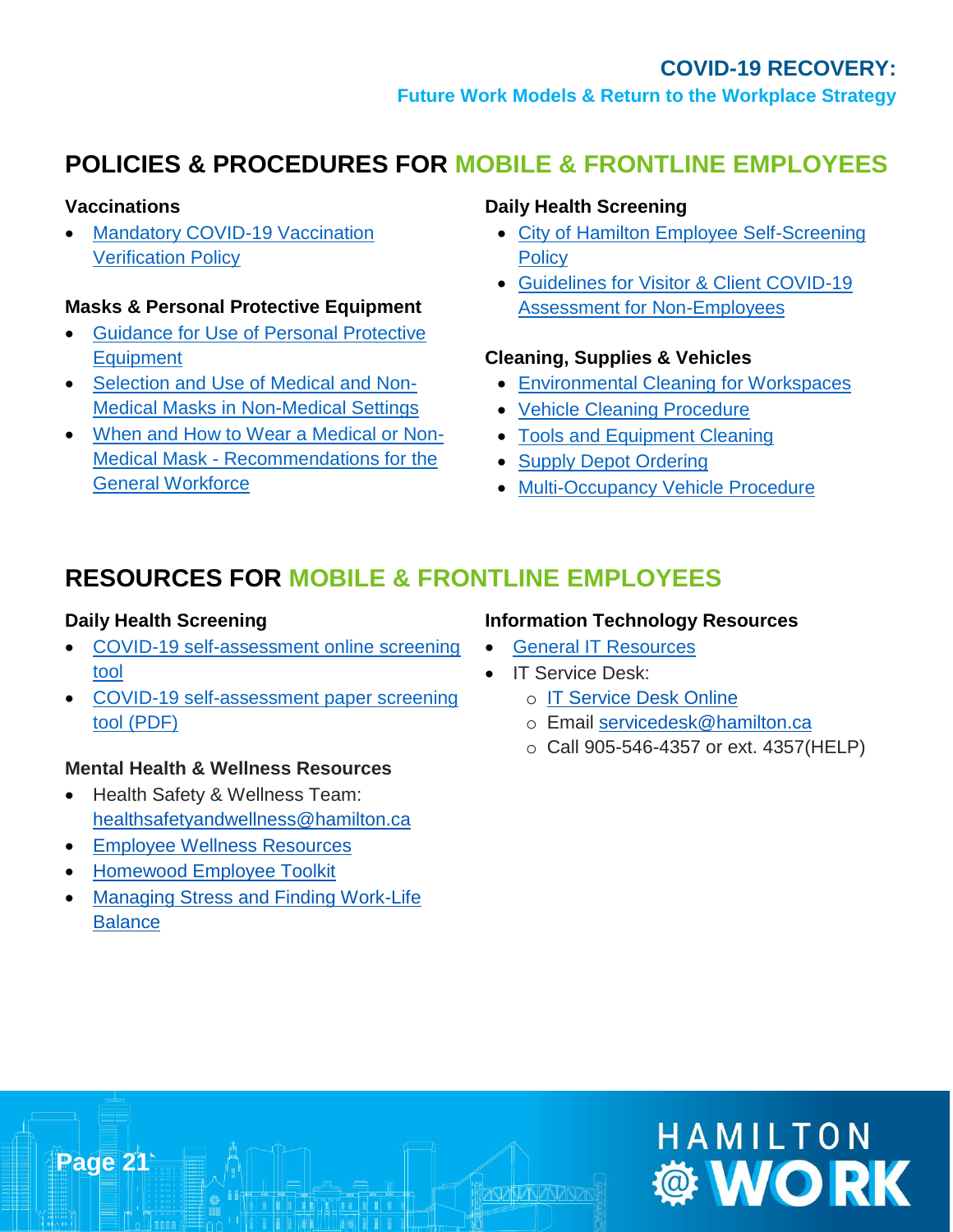## <span id="page-21-0"></span>**3. RETURN TO THE WORKPLACE STRATEGY**

Returning City of Hamilton employees to the workplace is an important step in our COVID-19 recovery efforts. Returning to the workplace will take place using a gradual, safe and measured approach.

Throughout the pandemic, the health and safety of City employees and residents visiting municipal facilities has remained a top priority for the City of Hamilton, and this will continue as we begin to bring **OFFICE EMPLOYEES** and **HYBRID EMPLOYEES** back into City-owned workplaces.

The return to the workplace strategy is guided by the following three key considerations:





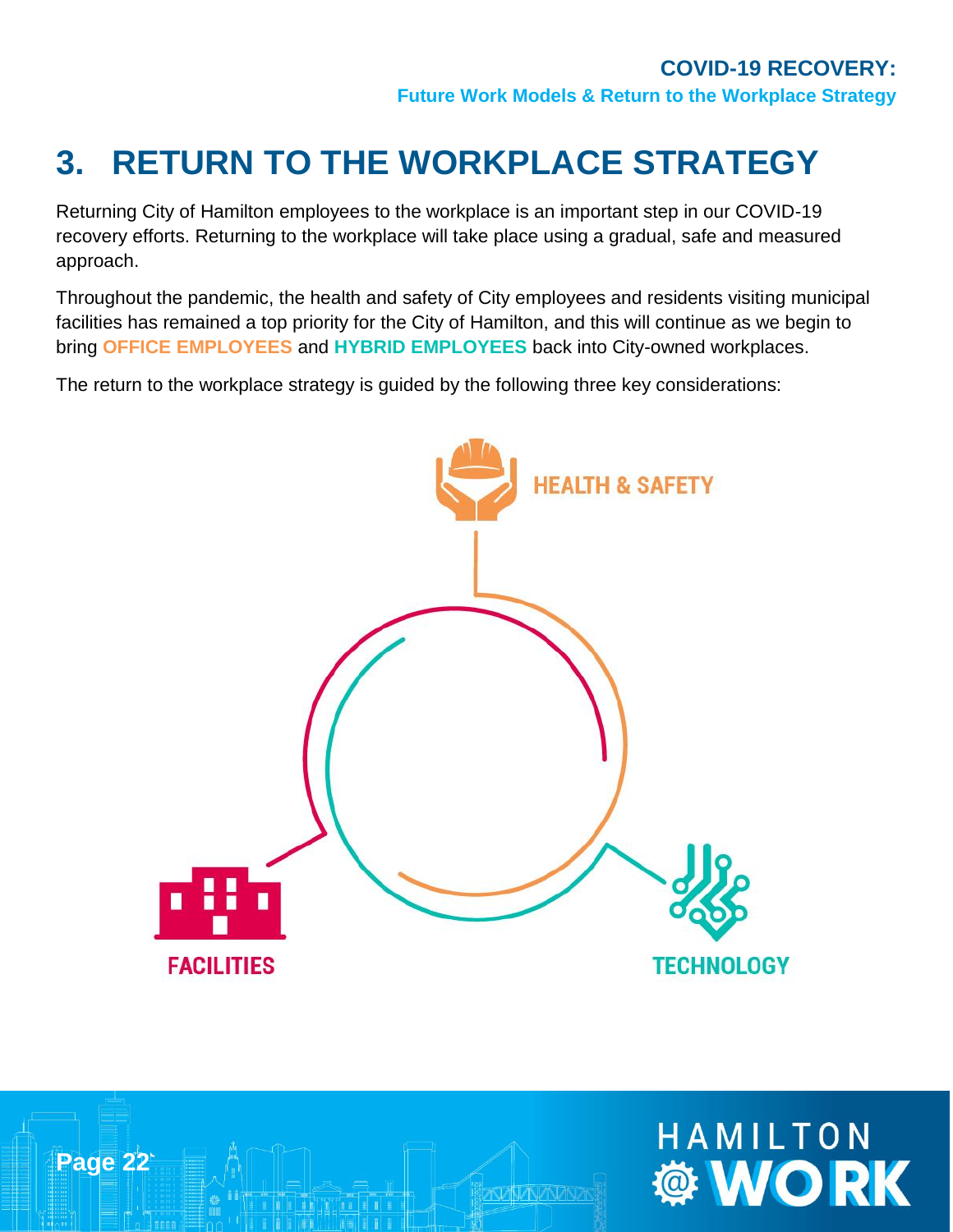HAMILTON

**OF WORK** 

## **HEALTH AND SAFETY**

**Page 23**

The health and safety of City staff and residents visiting municipal facilities is our top priority. As we begin to bring more people back into City facilities, our policies and procedures around cleaning, physical distancing, hand hygiene, health screening, personal protective equipment and communication are essential as we remain focused on ensuring we limit the spread of COVID-19 in our workspaces.

While City employees must adhere to the [Mandatory COVID-19 Vaccination Verification Policy](http://bcos/IntelexLogin/Intelex/DocLink?id=EGiOV8u3s-vrKH7EgCARjZI8Rj0V7tyUI9O_n6REZxE52ay0x3iRHba-5MWYyjuk0) and complete [daily health screening,](http://enet/DCOMM/whos_doing_what/CorporateCommunications/Covid-19/covidresources/employee-COVID19-health-self-screening-policy-May2020.pdf) we must also continue to take additional precautions to ensure staff are able to maintain appropriate physical distancing, are properly wearing masks or other relevant personal protective equipment, have access to hand washing stations or alcohol-based hand sanitizer, and are in a clean and sanitized workspace.

Allowing employees to maintain appropriate physical distancing in indoor workspaces will take various forms, including:

- Ensuring adequate space between work stations.
- Encouraging rotational shifts or start times to limit the number of people in smaller spaces like changerooms.
- Posting capacity limits for smaller spaces, including washrooms, kitchens, meeting rooms, etc.
- Identifying "hot spots" that might create challenges for physical distancing and working with leaders to find solutions.
	- $\circ$  i.e. staff with workstations located within a hot spot might be good candidates for the **HYBRID EMPLOYEES** model, working on an opposite rotation to the neighbouring colleague.
- Making modifications to desks, service counters or office arrangements when necessary.
- Posting signage as reminders for staff to maintain physical distance.
- Completing pre-return inspections with Health, Safety & Wellness staff prior to bringing staff back into municipal facilities.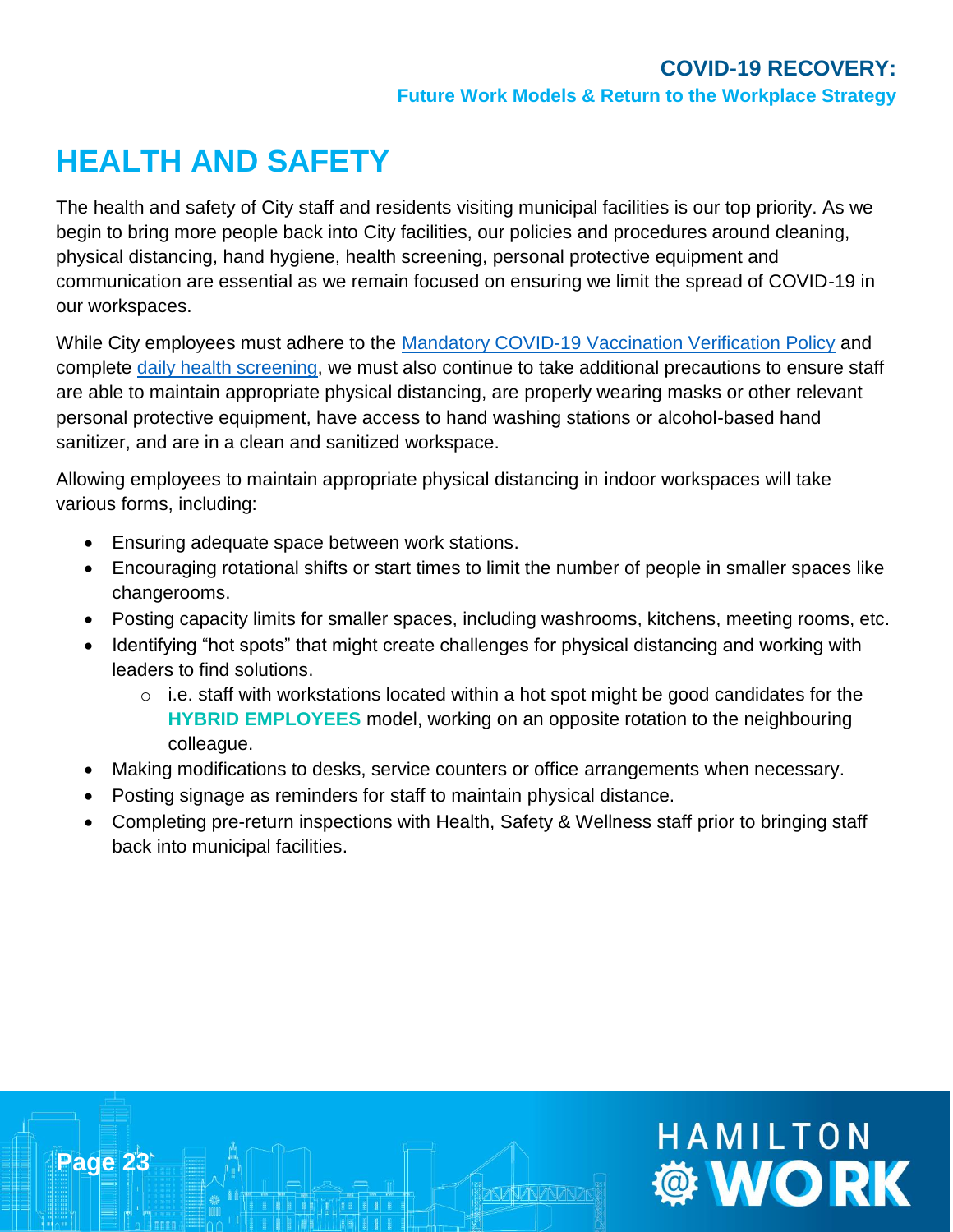## **TECHNOLOGY**

Ensuring staff have the appropriate technology and network connection to successfully do their work each day is essential. This is especially important given that, with the four Hamilton@Work work models, not all City staff are located at municipal facilities. Providing seamless IT support, functional equipment and an easy connection into the City's network will allow staff to be productive and efficient at work.

This will take various forms, including:

- Ensuring equipment that was taken home at the start of the pandemic is returned and reconnected properly.
- Assisting in reconnecting technology that may have been sitting idle during the pandemic.
- Testing the health of the network in City facilities that have been closed to ensure returning staff will be able to connect quickly and without issues.
- Ensuring IT support is available either in-person or via the Service Desk on the day **OFFICE EMPLOYEES** and **HYBRID EMPLOYEES** return to their workstations.
- Ensuring **OFFICE EMPLOYEES** can easily connect with **HOME EMPLOYEES** and **HYBRID EMPLOYEES** using the technology or other equipment, such as TV screens and webcams.
- Supporting each division and section in assessing requirements for meeting room technology such as video conferencing or other equipment.

## **FACILITIES**

**Page 24**

Ensuring our facilities are properly prepared for the return of **OFFICE EMPLOYEES** and **HYBRID EMPLOYEES** will help to create a seamless transition for those coming back into municipal facilities. We are taking a number of steps to be certain that municipal facilities and equipment are properly prepared for staff who are returning to the workplace, including:

- Ensuring each office space and workspace has been properly cleaned and sanitized.
- Ensuring washrooms, kitchens, meeting rooms and other shared spaces have been properly cleaned and sanitized.
- Planning for the regular cleaning of workspaces and shared spaces to meet health and safety requirements.
- Conducting pre-return inspections to ensure desks and other office equipment is properly set up to accommodate staff who are returning to the office.

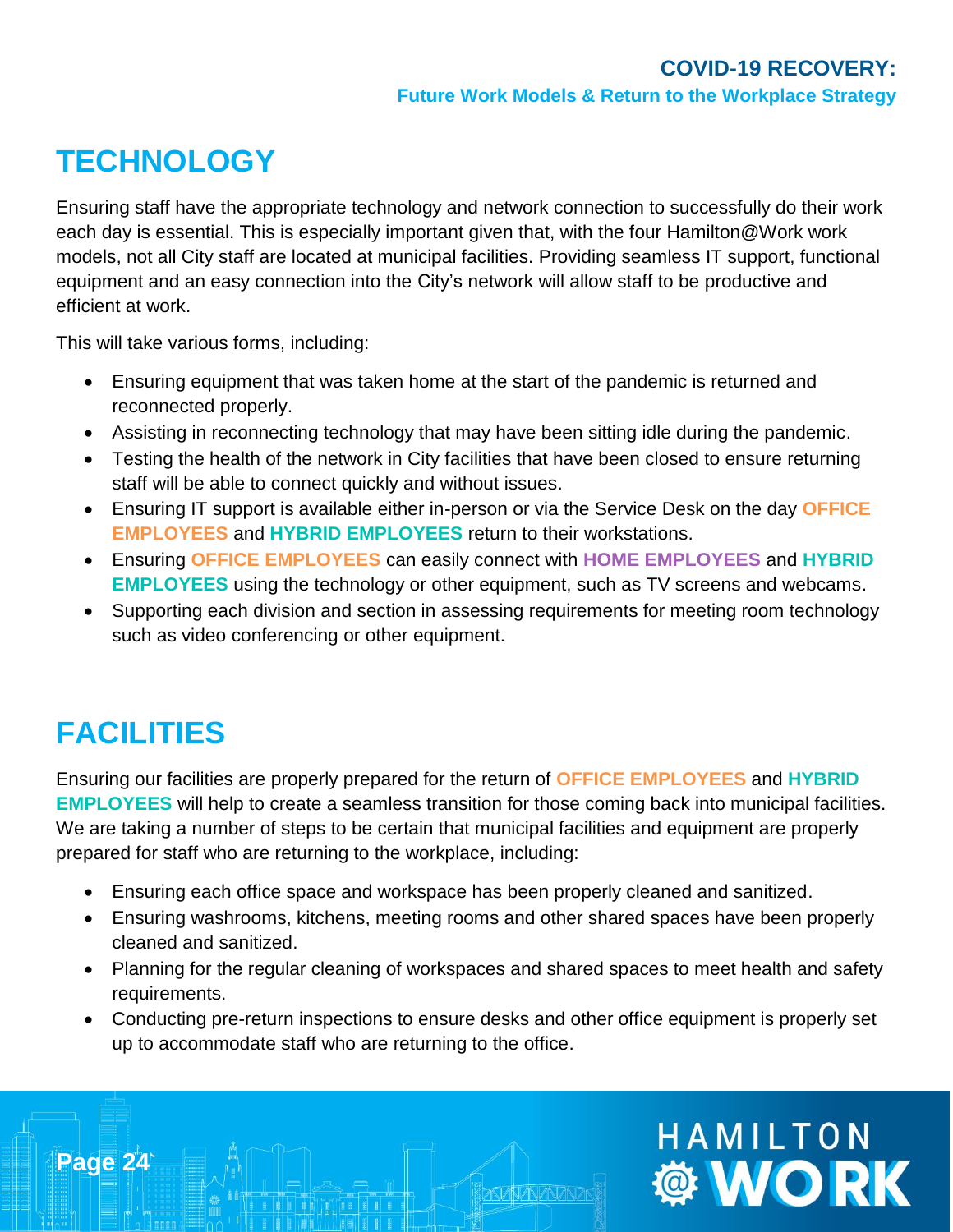- Installing the appropriate signage and floor markings to remind staff to maintain physical distancing, room capacities, cleaning frequency, and more.
- Performing air filtration system preparations and ensuring HVAC systems are operating properly, where required.

## **RETURN TO THE WORKPLACE APPROACH**

Generally, the return of employees into the workplace will take place by building, including a floor-byfloor approach in buildings with a number of employees. This approach provides for the coordination of resources to ensure the space is ready, and that support is available for locations with a larger number of employees returning.

In prioritizing the locations that would reopen first, the strategy looks at a number of considerations, including:

- Is the building a flagship location for the City of Hamilton?
- Does the building offer essential public services?
- Are there public counters where residents visit to access municipal services?
- Are there spaces that are/can be booked by the public?
- Are there any tenants? Are they providing essential services?

**Page 25**

- Was the facility already fully or partially open/occupied?
- How many staff are returning to the space?
- Was the office space newly constructed? Have staff worked there before?
- How much preparation effort is required? Is an inspection required?
- What level of day-of-return support will be required from IT, facilities and the health and safety teams?

# HAMILTON **OF WORK**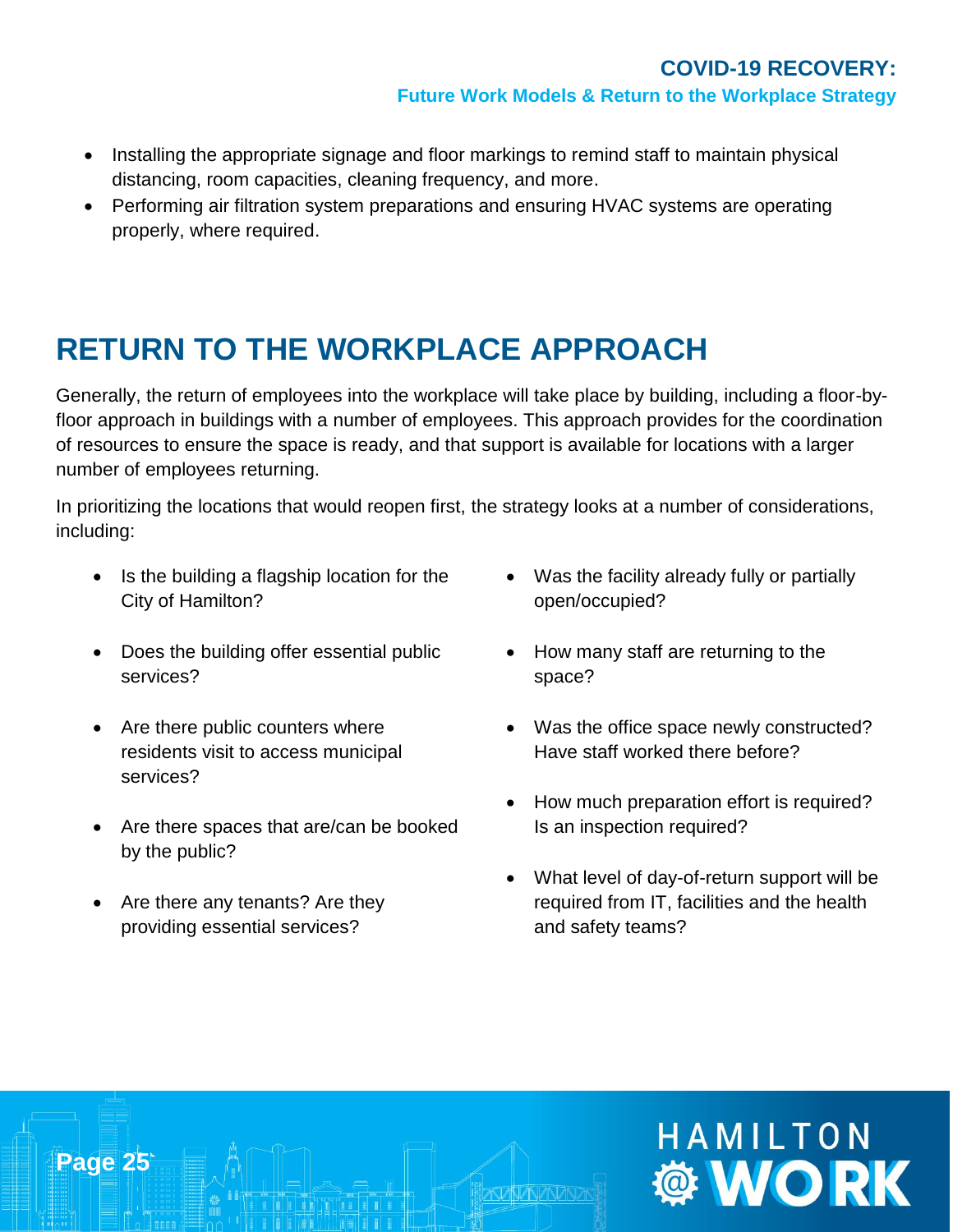**WORK** 

## <span id="page-25-0"></span>**4. RETURN TO THE WORKPLACE TIMING**

The City's Senior Leadership Team has committed to providing City staff with at least four weeks' notice on return to the workplace timing, wherever possible. However, at this time, a specific date for staff to begin returning to the workplace has not yet been set.

To determine the start date for returning staff to the workplace, the Senior Leadership Team will take advice from our local Medical Officer of Health and will review the COVID-19 situation and variants of our concern in our community. A return start date will be shared with staff with at least four weeks' notice.

Leaders in the organization will be asked to provide a list of which work model each of their employees will belong to. Once the number of **OFFICE EMPLOYEES** and **HYBRID EMPLOYEES** is known for each facility and floor, a detailed return schedule will be published and additional information about return logistics will be available.

All **OFFICE EMPLOYEES** and **HYBRID EMPLOYEES** will be asked to attend the office on their identified return date(s) so that on-site staff can support return efforts where required. Depending on the number of staff returning to a given building or floor, one or more support staff from IT, Facilities or Health Safety & Wellness will be on site.

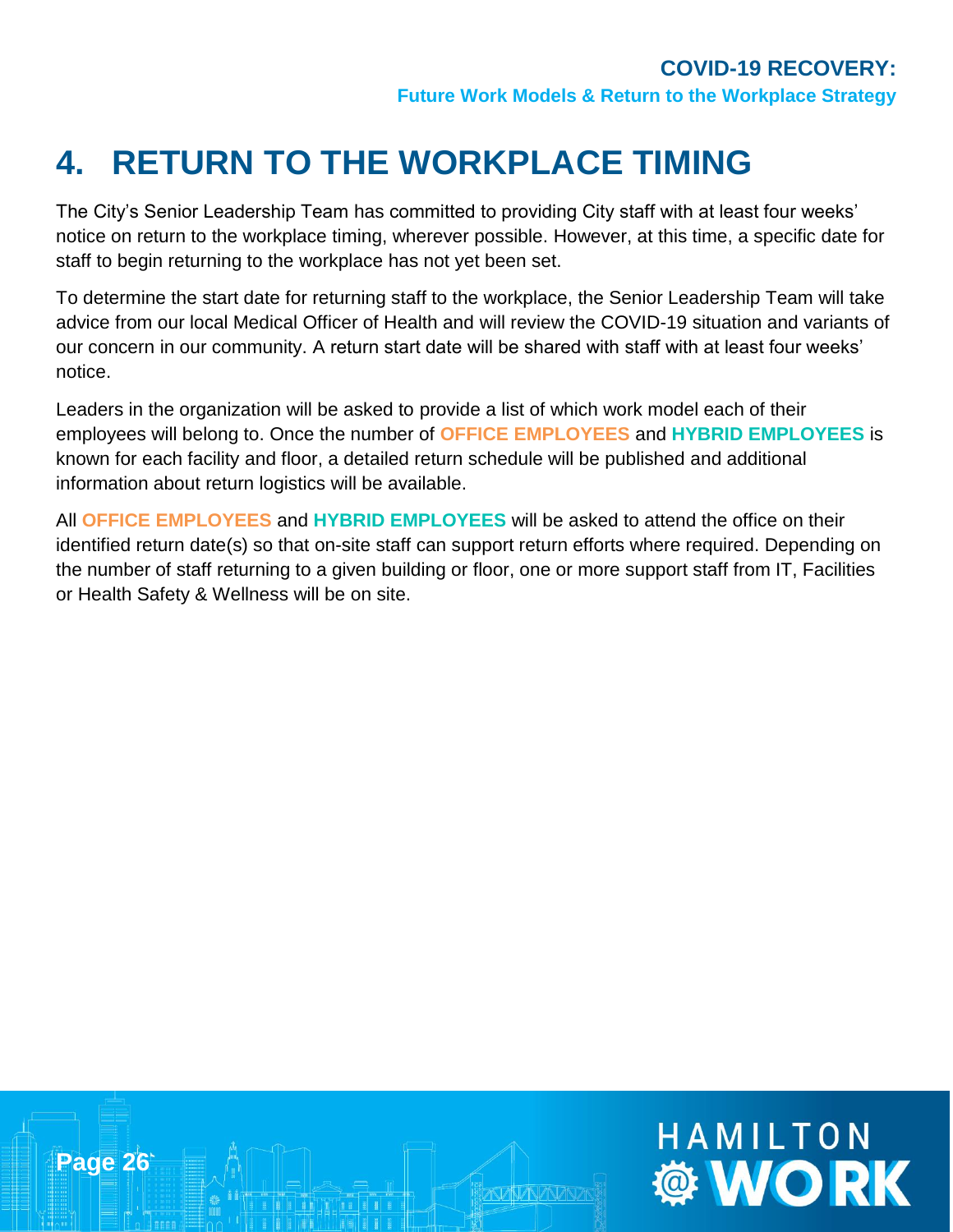HAMILTON

**WORK** 

## <span id="page-26-0"></span>**Appendix A: Decision Criteria**

**Page 27**

The Decision Criteria is meant to support leaders in making decisions on the most appropriate work model for the employees in their divisions or sections.

All employees in the same position / job / role or job function will be in the same work model, save for exceptions.

| <b>OFFICE</b><br><b>EMPLOYEES</b>                                                     | <b>HOME</b><br><b>EMPLOYEES</b>                                     | <b>HYBRID</b><br><b>EMPLOYEES</b>                                                                          | <b>MOBILE &amp;</b><br><b>FRONTLINE</b><br><b>EMPLOYEES</b>                                             |
|---------------------------------------------------------------------------------------|---------------------------------------------------------------------|------------------------------------------------------------------------------------------------------------|---------------------------------------------------------------------------------------------------------|
| Employees who<br>work from a<br>municipal office or<br>workplace 100% of<br>the time. | Employees who<br>work from their<br>home space 100%<br>of the time. | Employees who split<br>their work hours<br>between a City office<br>building and their<br>home work space. | Employees who<br>work from a City<br>vehicle or other<br>mobile location<br>some or all of the<br>time. |

Decisions around which work model an employee or group of employees should not be based on the personal preferences or perceptions of individual leaders or employees, and they should not be focused on enhancing operational budgets or acquiring additional assets.

Leaders should use the following form and questions to guide discussions with an employee or groups of employees when determining which Hamilton@Work work model best suits their position / job / role or job function.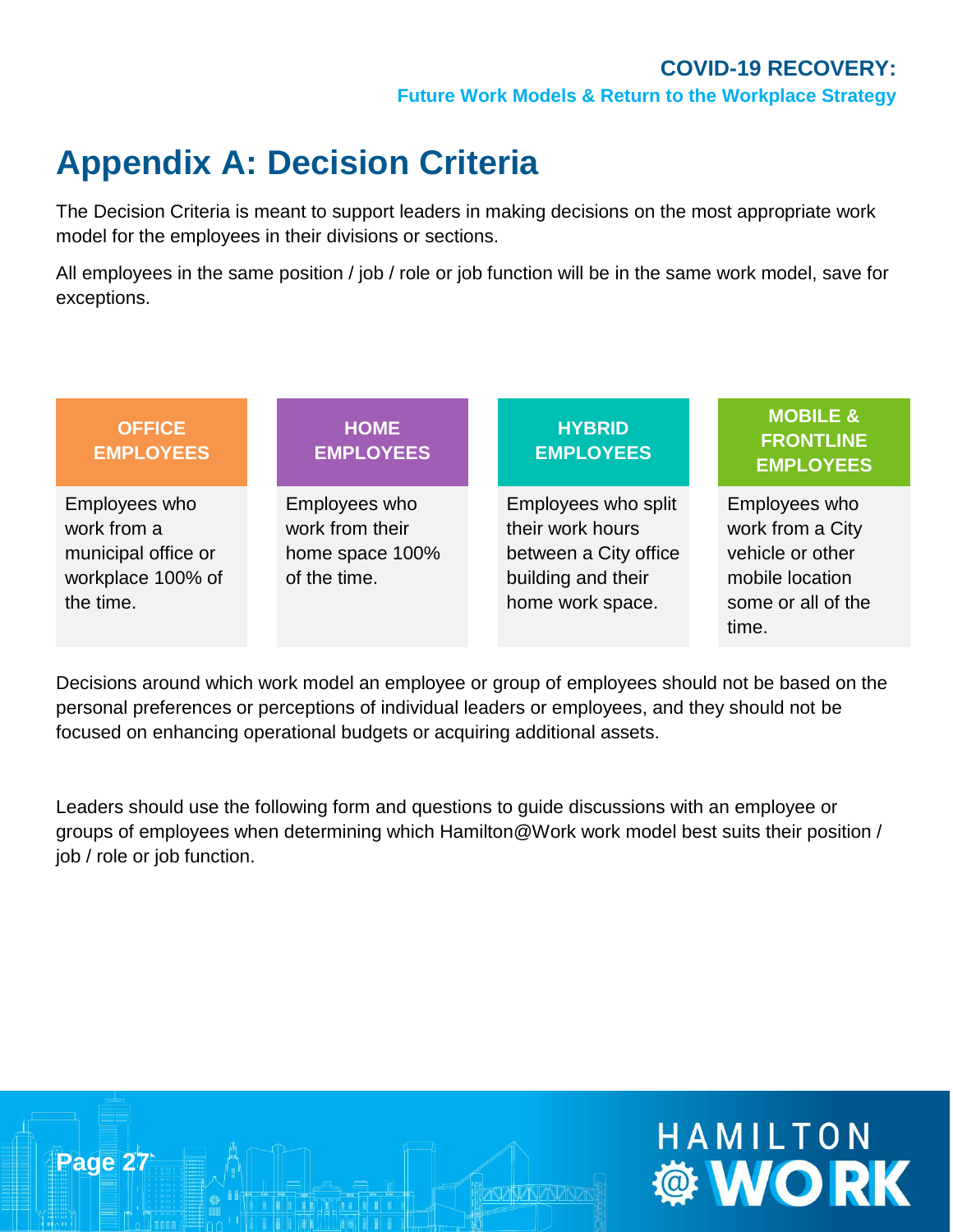## **DECISION & DISCUSSION GUIDE / WORKSHEET**

| Position / Job / Role:      |  |
|-----------------------------|--|
| <b>Evaluation date:</b>     |  |
| Leader:                     |  |
| Next-Level Leader Sign-Off: |  |

## **QUESTIONS**

**PART ONE: About the employee's or group of employees' abilities to perform the core roles and responsibilities of the position / job / role / function:** 

| <b>Question</b>                                                                                                                           | <b>Discussion Notes / Leader Comments</b> |
|-------------------------------------------------------------------------------------------------------------------------------------------|-------------------------------------------|
| Does this role rely on face-to-face<br>1.<br>internal/external client/customer<br>interactions?                                           |                                           |
| 2. Does this role rely on systems or special<br>equipment only located on premise at a City<br>of Hamilton work location and/or facility? |                                           |

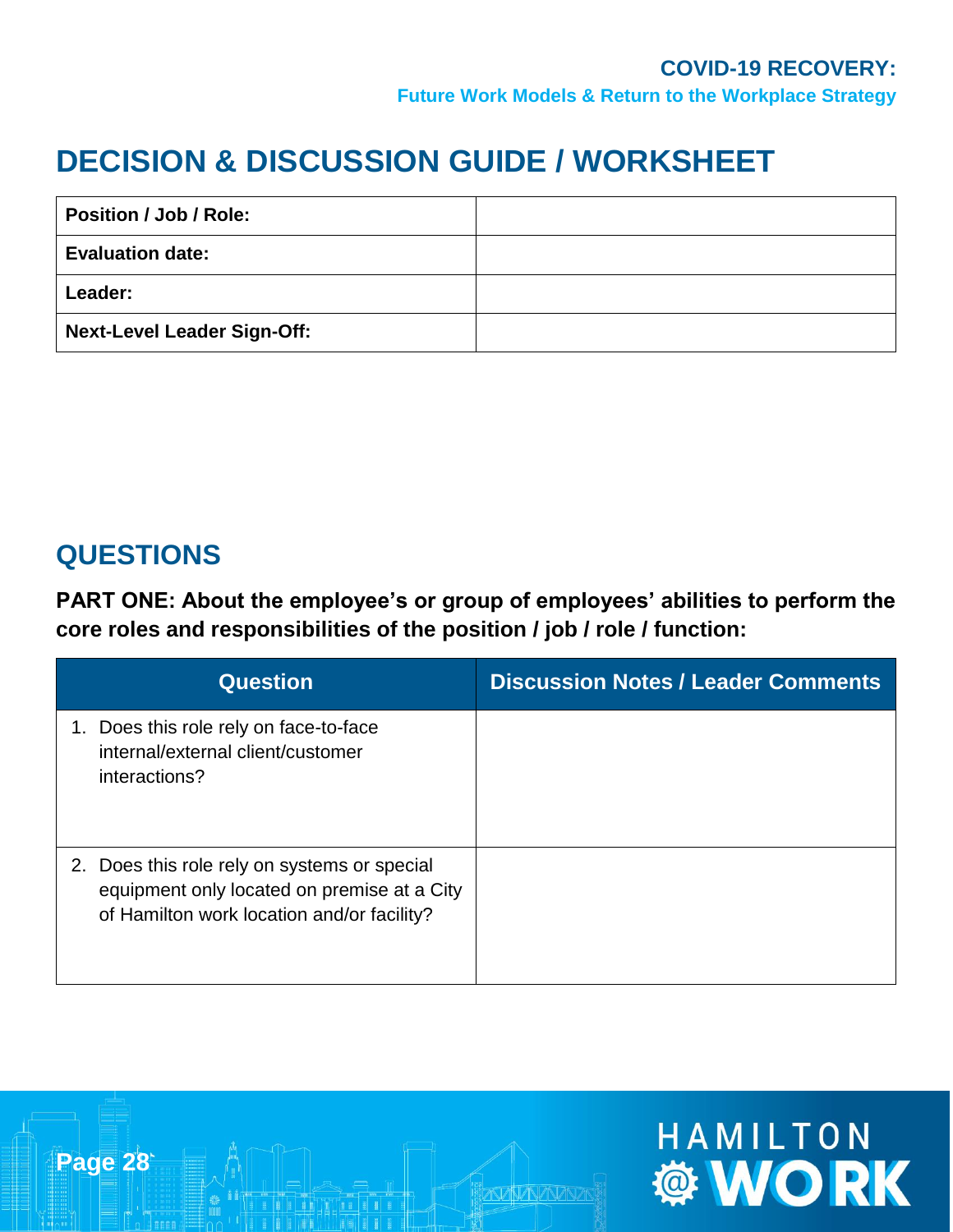#### **Future Work Models & Return to the Workplace Strategy**

| <b>Question</b>                                                                                                                                                                                                     | <b>Discussion Notes / Leader Comments</b> |
|---------------------------------------------------------------------------------------------------------------------------------------------------------------------------------------------------------------------|-------------------------------------------|
| 3. Does this role rely on hardware/software<br>(technology asset) only available on<br>premise at a City of Hamilton location?                                                                                      |                                           |
| 4. Does this role require physically handing-off<br>a portion of work to another individual<br>(paper-based documentation)?                                                                                         |                                           |
| 5. Does this role rely on a vehicle whereby the<br>employee travels or needs to be mobile?                                                                                                                          |                                           |
| 6. Does this role share responsibilities or<br>functions with multiple other incumbents in<br>the same role or associated role?                                                                                     |                                           |
| 7. Are those in this role required to be<br>accessible during the City of Hamilton's core<br>business hours (10am to 3pm) with flexibility<br>to perform work during standard business<br>hours (8:30am to 4:30pm)? |                                           |
| 8. Does this role lead employees who are<br>predominately OFFICE EMPLOYEES,<br><b>HOME EMPLOYEES, HYBRID</b><br><b>EMPLOYEES or MOBILE &amp; FRONTLINE</b><br><b>EMPLOYEES?</b>                                     |                                           |

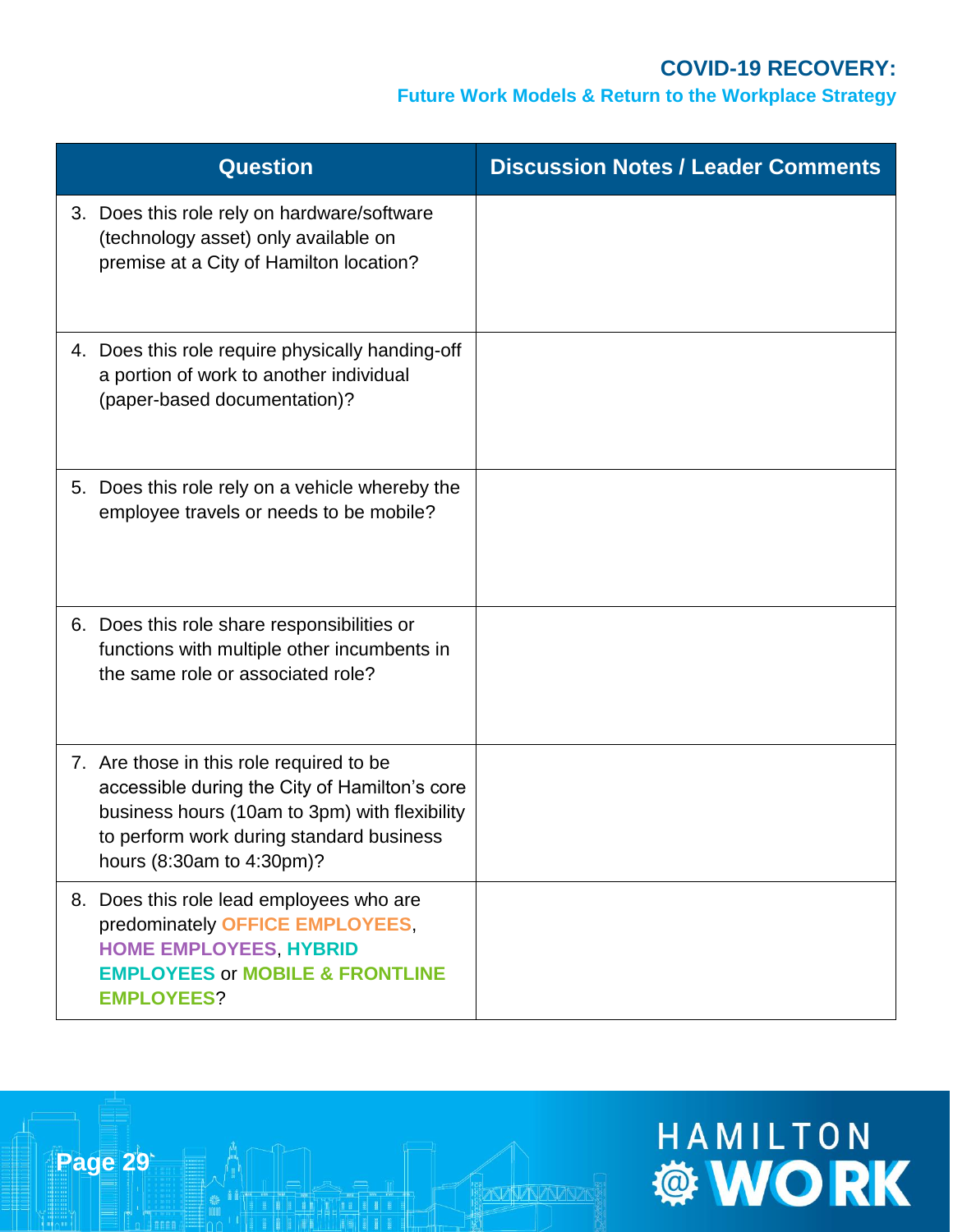**HAMILTON** 

#### **Future Work Models & Return to the Workplace Strategy**

| <b>Question</b>                                                                                                                                                             | <b>Discussion Notes / Leader Comments</b> |
|-----------------------------------------------------------------------------------------------------------------------------------------------------------------------------|-------------------------------------------|
| Any additional notes about the employee's or<br>group of employees' abilities to perform the core<br>roles and responsibilities of the position / job /<br>role / function? |                                           |

*Based on responses to PART ONE Questions 1 to 8, select the work model this position and all employees in this position can be most productive in:*

| <b>OFFICE</b><br><b>EMPLOYEES</b> | <b>HOME</b><br><b>EMPLOYEES</b> | <b>HYBRID</b><br><b>EMPLOYEES</b> | MOBILE &<br><b>FRONTLINE</b><br><b>EMPLOYEES</b> |
|-----------------------------------|---------------------------------|-----------------------------------|--------------------------------------------------|
|-----------------------------------|---------------------------------|-----------------------------------|--------------------------------------------------|

**PART TWO: About the department's, division's or section's ability to support the selected work model:** 

| <b>Question</b>                                                                                                                                                                                                | <b>Discussion Notes / Leader Comments</b> |
|----------------------------------------------------------------------------------------------------------------------------------------------------------------------------------------------------------------|-------------------------------------------|
| 9. Can we deliver optimal levels of customer<br>service, and maintain business/operational<br>continuity that meets our service and<br>operational requirements while operating in<br>the selected work model? |                                           |
| 10. Can we continue to ensure the safety and<br>wellbeing of Hamilton residents while<br>operating in the selected work model?                                                                                 |                                           |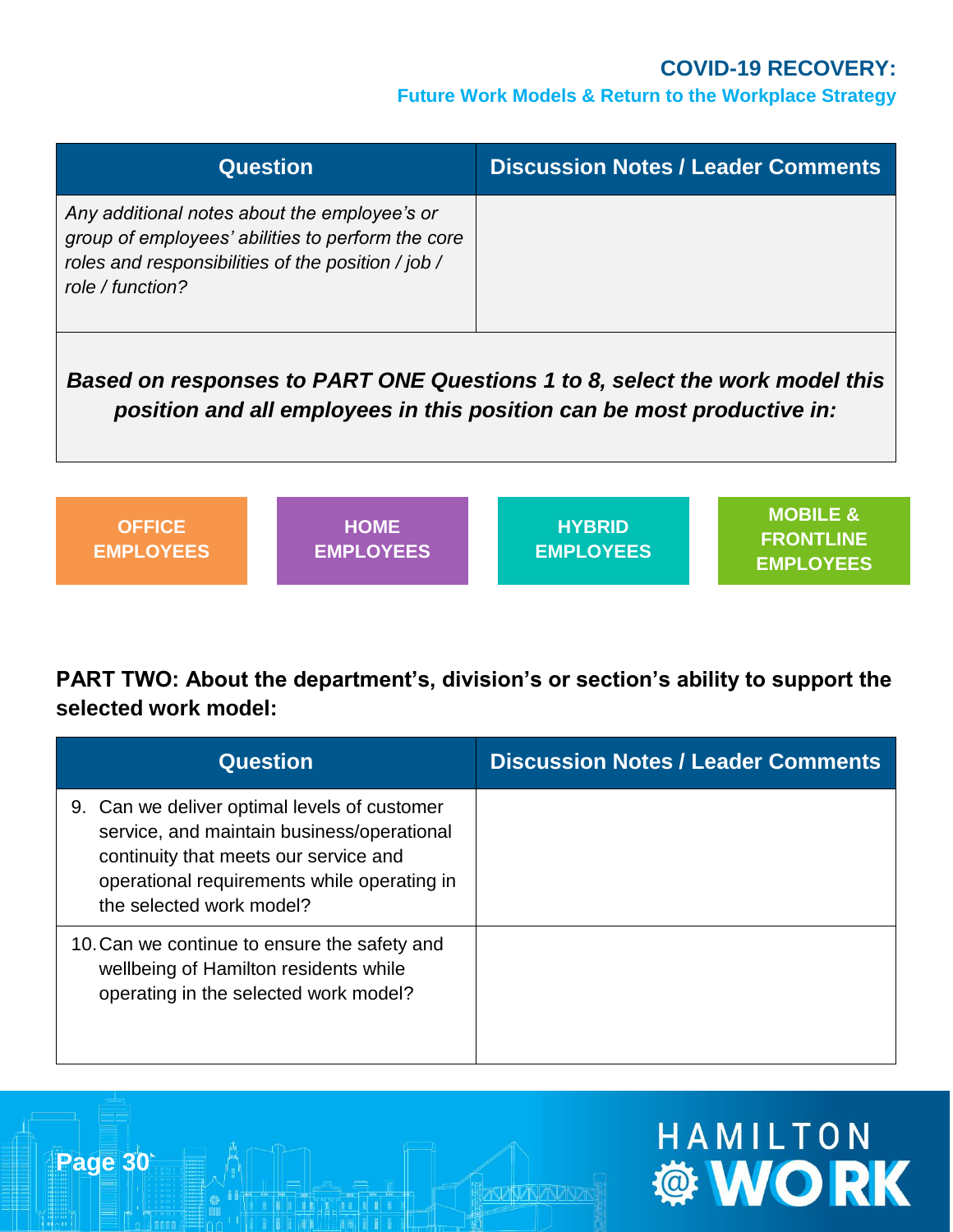#### **Future Work Models & Return to the Workplace Strategy**

| <b>Question</b>                                                                                                                                                               | <b>Discussion Notes / Leader Comments</b> |
|-------------------------------------------------------------------------------------------------------------------------------------------------------------------------------|-------------------------------------------|
| 11. Can we preserve and continue to build the<br>trust and confidence of residents while<br>operating in the selected work model?                                             |                                           |
| 12. Can we ensure there will be no negative<br>impacts to program and/or service delivery<br>while operating in the selected work model?                                      |                                           |
| 13. Do we have the appropriate<br>facilities/amenities/City premises to<br>accommodate staff/clients to operate in the<br>selected work model?                                |                                           |
| 14. Is our facility/workspace set up appropriately<br>to support working in the selected work<br>model? Do we have the appropriate assets,<br>furniture, accommodations etc.? |                                           |
| 15. Do we have the required<br>technology/equipment assets to support the<br>selected work model?                                                                             |                                           |
| 16. Do we have the budget to support transition<br>to the selected work model now? Will we be<br>able to budget for it in the future?                                         |                                           |

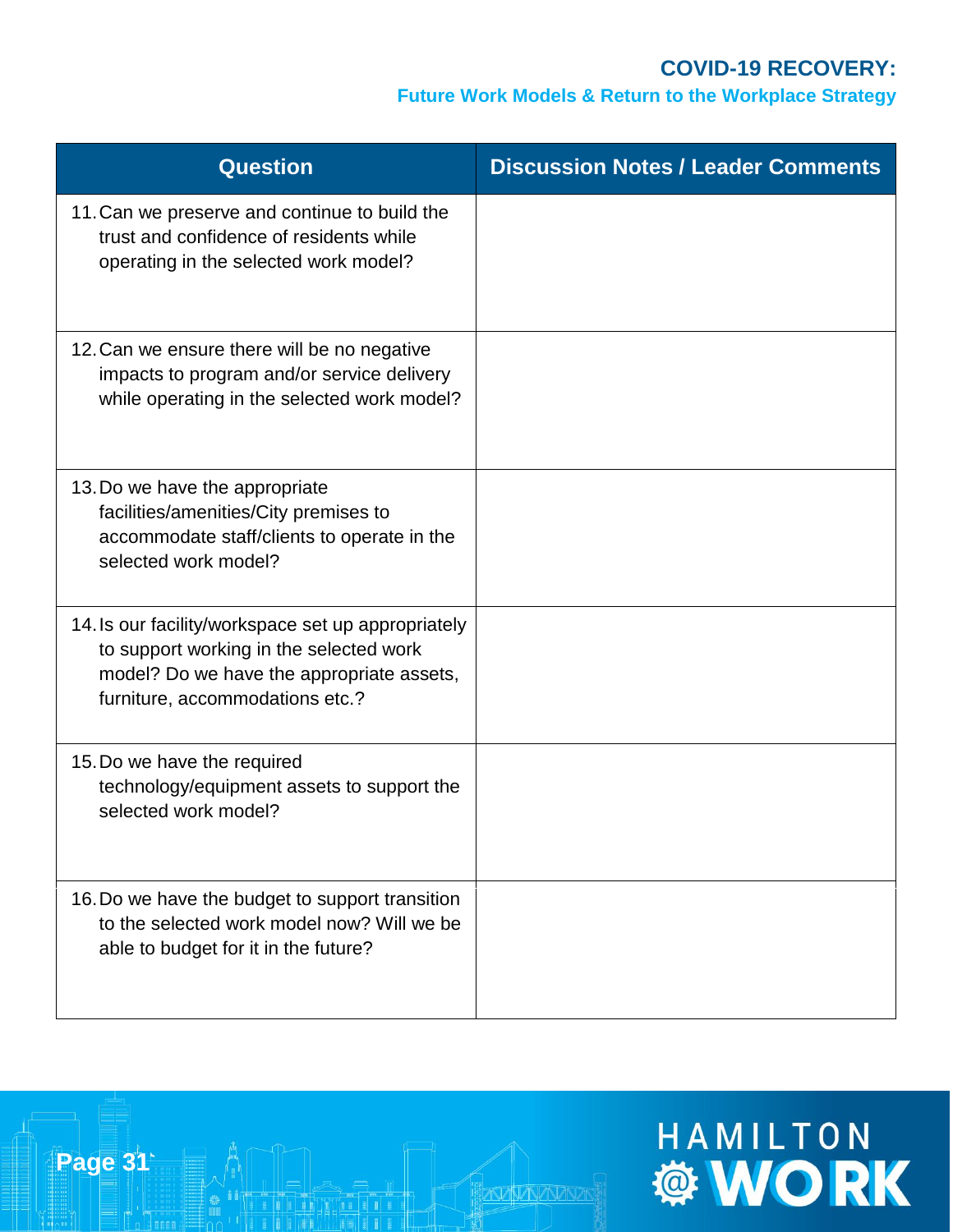#### **Future Work Models & Return to the Workplace Strategy**

| <b>Question</b>                                                                                                  | <b>Discussion Notes / Leader Comments</b> |
|------------------------------------------------------------------------------------------------------------------|-------------------------------------------|
| 17. Can we comply with all Health, Safety and<br>Wellness protocols while working in the<br>selected work model? |                                           |
| 18. Can we apply this decision criteria in a fair<br>and equitable manner across multi-<br>incumbent roles?      |                                           |
| Any additional notes about the department's,<br>division's or section's ability to support the work<br>model:    |                                           |

**Based on responses to PART TWO Questions 9 to 18, confirm the department's, division's or section's ability to support the selected work model and all employees in the position without impacts to the operation, service excellence and budgets.** 

**OFFICE EMPLOYEES**

**HOME EMPLOYEES**

**HYBRID EMPLOYEES**

**MOBILE & FRONTLINE EMPLOYEES**



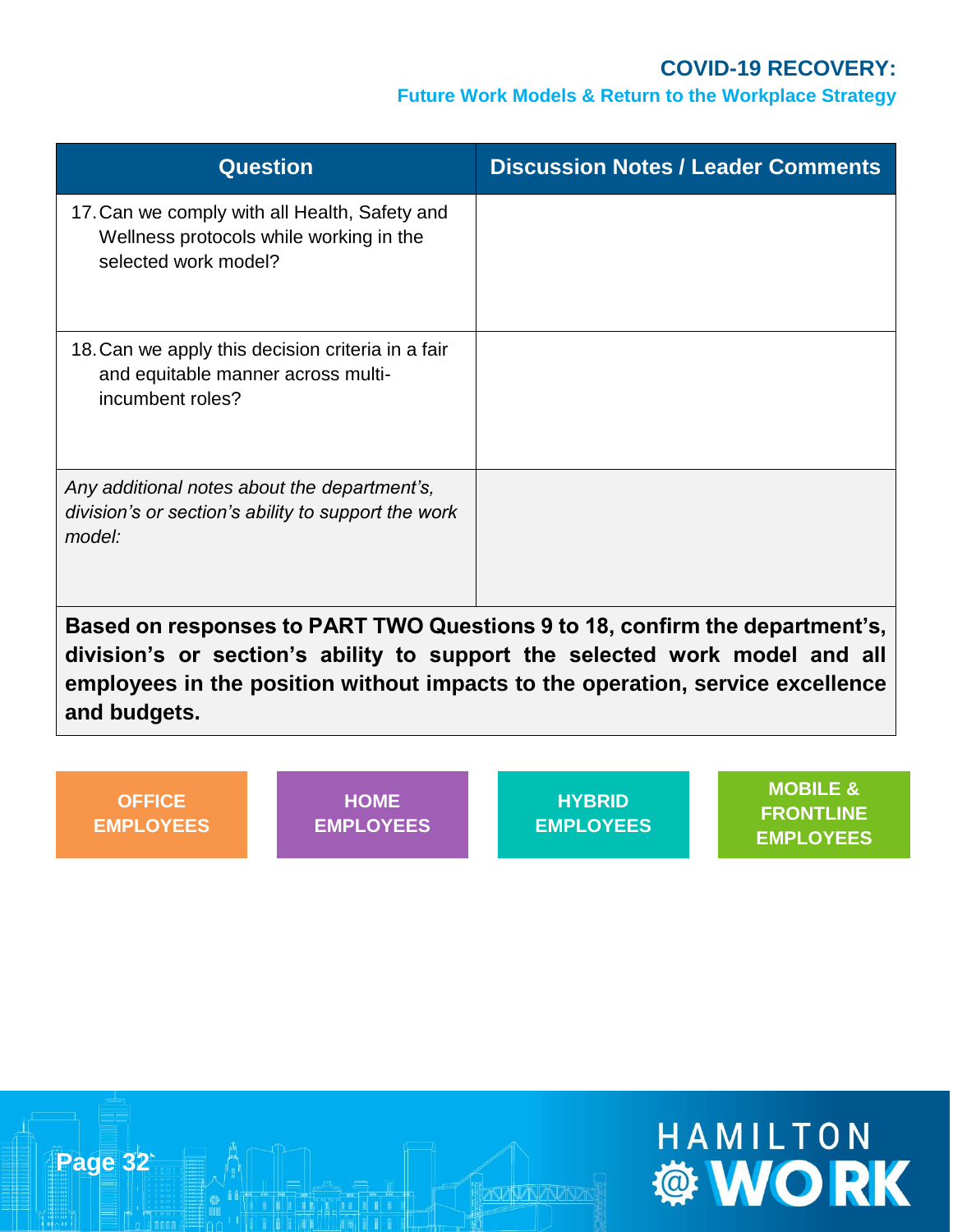#### **PART THREE: About implementing the selected work model:**

| <b>Question</b>                                                                                                                                                                                                                                                                                                    | <b>Discussion Notes / Leader Comments</b> |
|--------------------------------------------------------------------------------------------------------------------------------------------------------------------------------------------------------------------------------------------------------------------------------------------------------------------|-------------------------------------------|
| 19. Have key stakeholders for the position being<br>assessed been consulted to inform the<br>decision made regarding appropriate work<br>model (e.g. employees currently in the<br>position, leaders/employees who regularly<br>interact with the position, clients/customers<br>and/or vendors/contractors etc.)? |                                           |
| 20. Have leaders who oversee similar positions<br>to the one being assessed been consulted<br>to ensure consistency?                                                                                                                                                                                               |                                           |
| 21. Has a communication plan has been<br>developed that identifies who to<br>communicate with, how and when to<br>effectively manage this change?                                                                                                                                                                  |                                           |
| 22. Have risks in making this change been<br>identified? Are strategies to mitigate risks in<br>place?                                                                                                                                                                                                             |                                           |
| Any additional notes about implementing the<br>selected work model for this position and<br>supporting all employees in the position making<br>the change                                                                                                                                                          |                                           |